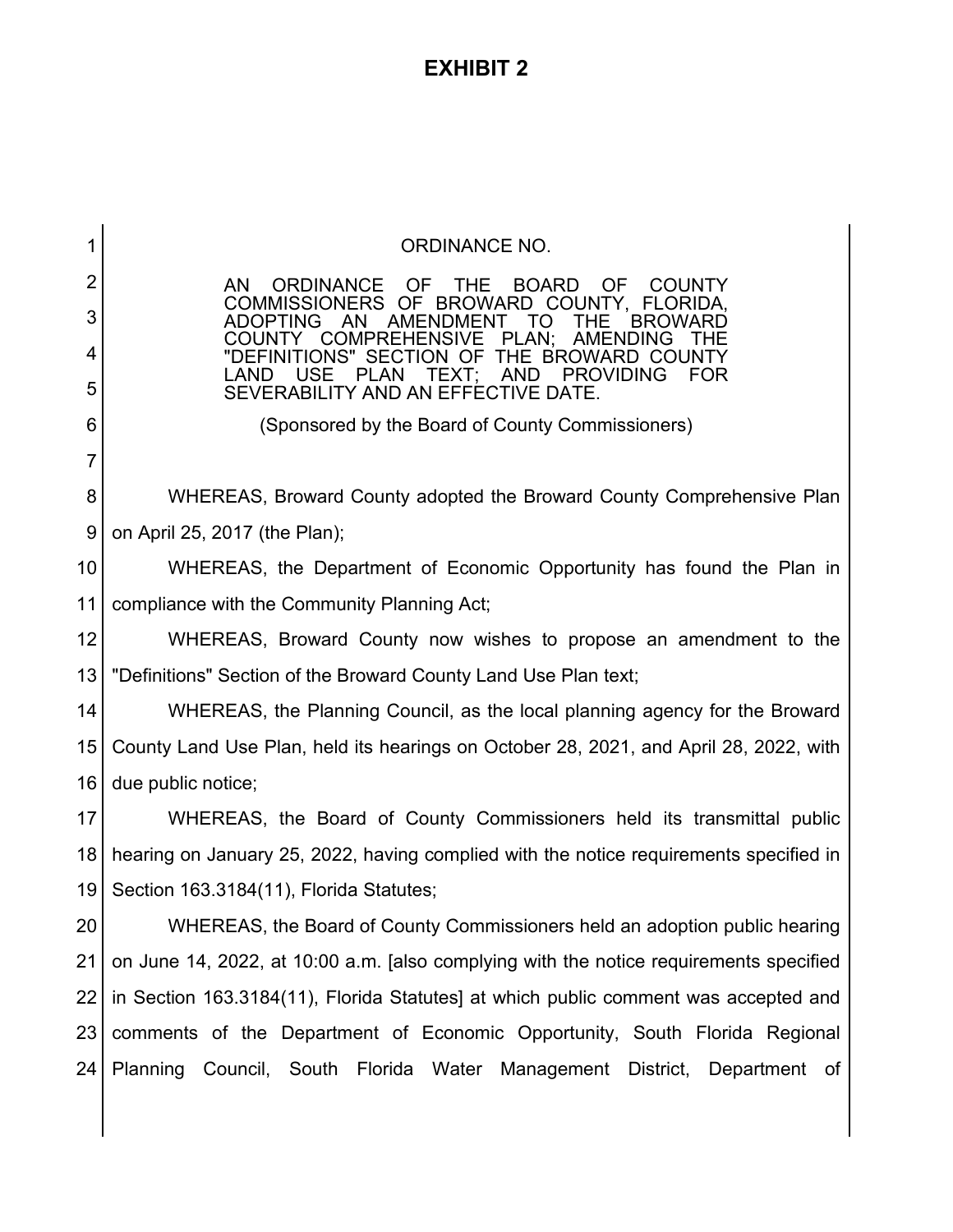1 2 3 Environmental Protection, Department of State, Department of Transportation, Fish and Wildlife Conservation Commission, Department of Agriculture and Consumer Services, and Department of Education, as applicable, were considered; and

4 5 6 7 8 WHEREAS, the Board of County Commissioners, after due consideration of all matters, hereby finds that the following amendment to the Plan is consistent with the State Plan, Regional Plan, and the Plan; complies with the requirements of the Community Planning Act; and is in the best interests of the health, safety, and welfare of the residents of Broward County,

9

10 11 BE IT ORDAINED BY THE BOARD OF COUNTY COMMISSIONERS OF BROWARD COUNTY, FLORIDA:

12

13 14 15 Section 1. The Plan is hereby amended by Amendment PCT 21-3, which is an amendment to the "Definitions" Section of the Broward County Land Use Plan text, as set forth in Exhibit "A," attached hereto and incorporated herein.

- 16
- 17 Section 2. Severability.

18 19 20 21 22 23 If any portion of this Ordinance is determined by any court to be invalid, the invalid portion will be stricken, and such striking will not affect the validity of the remainder of this Ordinance. If any court determines that this Ordinance, in whole or in part, cannot be legally applied to any individual, group, entity, property, or circumstance, such determination will not affect the applicability of this Ordinance to any other individual, group, entity, property, or circumstance.

24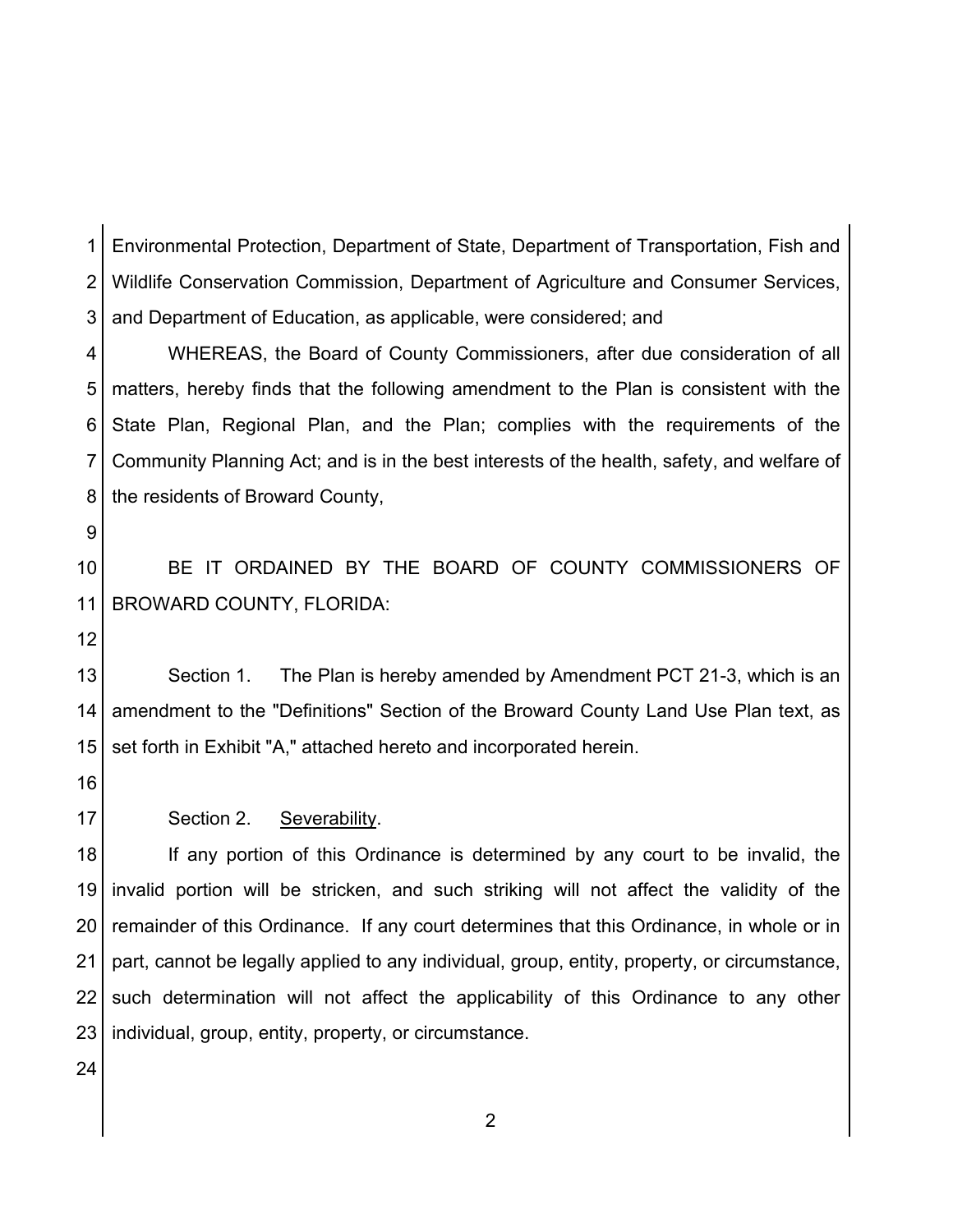| 1              | Section 3.                                                                      | <b>Effective Date.</b>                                                       |  |  |  |  |  |  |
|----------------|---------------------------------------------------------------------------------|------------------------------------------------------------------------------|--|--|--|--|--|--|
| $\overline{2}$ | (a)                                                                             | The effective date of the plan amendment set forth in this Ordinance shall   |  |  |  |  |  |  |
| 3              |                                                                                 | be the latter of:                                                            |  |  |  |  |  |  |
| 4              | (1)                                                                             | Thirty-one (31) days after the Department of Economic Opportunity            |  |  |  |  |  |  |
| 5              |                                                                                 | notifies Broward County that the plan amendment package is complete;         |  |  |  |  |  |  |
| 6              | (2)                                                                             | If the plan amendment is timely challenged, the date a final order is issued |  |  |  |  |  |  |
| $\overline{7}$ |                                                                                 | by the Administration Commission or the Department of Economic               |  |  |  |  |  |  |
| 8              |                                                                                 | Opportunity finding the amendment to be in compliance; or                    |  |  |  |  |  |  |
| 9              | (3)                                                                             | If the Department of Economic Opportunity or the Administration              |  |  |  |  |  |  |
| 10             |                                                                                 | Commission finds the amendment to be in noncompliance, pursuant to           |  |  |  |  |  |  |
| 11             |                                                                                 | Section 163.3184(8)(b), Florida Statutes, the date the Board of County       |  |  |  |  |  |  |
| 12             |                                                                                 | Commissioners nonetheless, elects to make the plan amendment effective       |  |  |  |  |  |  |
| 13             |                                                                                 | notwithstanding potential statutory sanctions.                               |  |  |  |  |  |  |
| 14             | (b)                                                                             | This Ordinance is effective as of the date provided by law.                  |  |  |  |  |  |  |
| 15             |                                                                                 |                                                                              |  |  |  |  |  |  |
| 16             | <b>ENACTED</b>                                                                  |                                                                              |  |  |  |  |  |  |
| 17             | FILED WITH THE DEPARTMENT OF STATE                                              |                                                                              |  |  |  |  |  |  |
| 18             | <b>EFFECTIVE</b>                                                                |                                                                              |  |  |  |  |  |  |
| 19             | Approved as to form and legal sufficiency:<br>Andrew J. Meyers, County Attorney |                                                                              |  |  |  |  |  |  |
| 20             |                                                                                 |                                                                              |  |  |  |  |  |  |
| 21             |                                                                                 | By /s/ Maite Azcoitia<br>04/27/2022                                          |  |  |  |  |  |  |
| 22             | Maite Azcoitia<br>(date)<br><b>Deputy County Attorney</b>                       |                                                                              |  |  |  |  |  |  |
| 23             | MA/gmb<br>04/27/2022                                                            |                                                                              |  |  |  |  |  |  |
| 24             | PCT21-3 Definitions Section of the BC Land Use Plan Ord<br>#80041               |                                                                              |  |  |  |  |  |  |
|                |                                                                                 | 3                                                                            |  |  |  |  |  |  |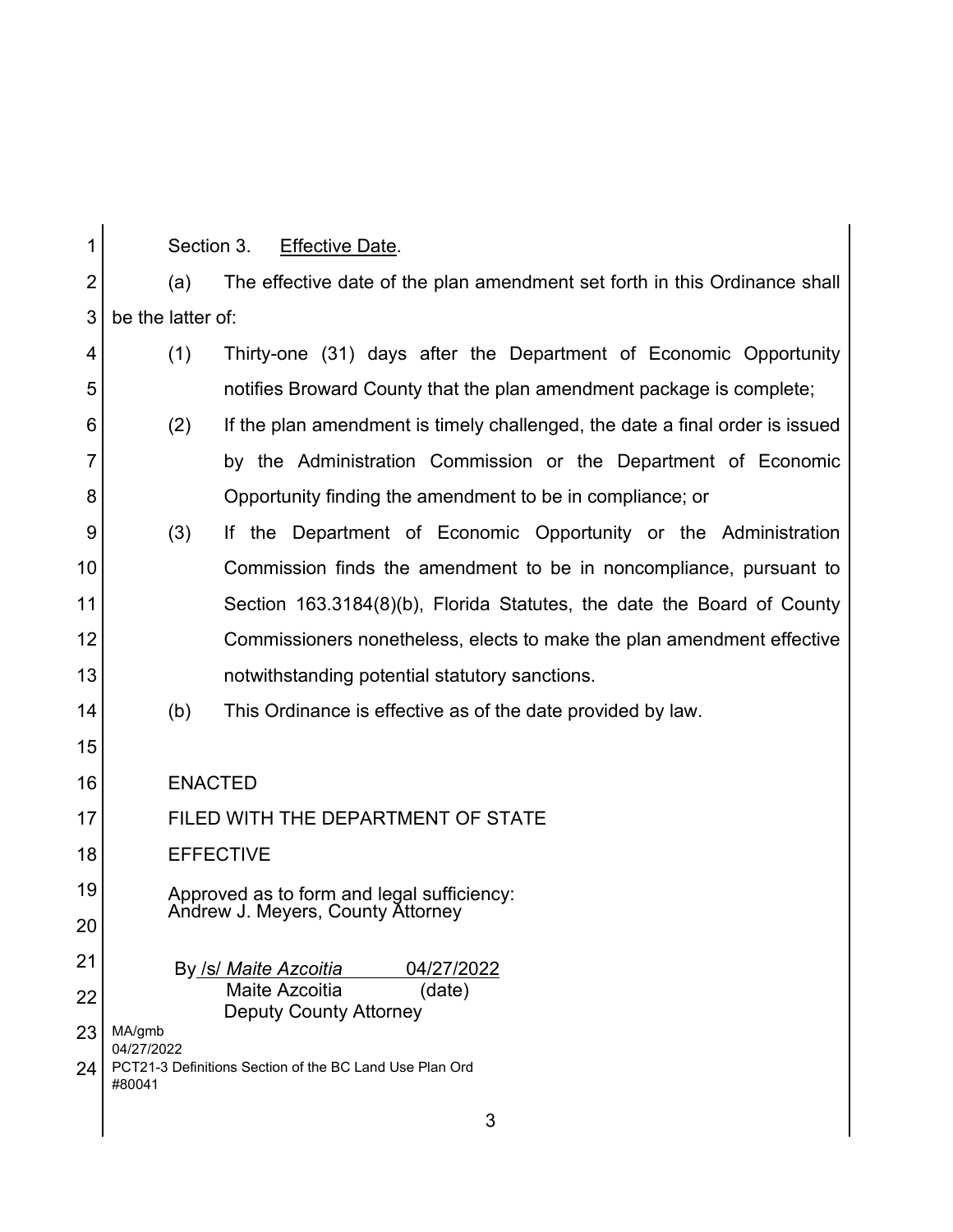$1 - 1$ 

# **EXHIBIT A**

## *SECTION I AMENDMENT REPORT BROWARD COUNTY LAND USE PLAN TEXT PROPOSED AMENDMENT PCT 21-3*

## *"Definitions"*

## *RECOMMENDATIONS/ACTIONS DATE*

## *I. Planning Council Staff Transmittal Recommendation October 19, 2021*

It is recommended that the proposed amendment to the BrowardNext - Broward County Land Use Plan be approved.

Further, Planning Council staff recommends a second Planning Council public hearing in order to provide additional outreach opportunities for stakeholders.

## *II. Planning Council Transmittal Recommendation October 28, 2021*

Approval per Planning Council staff transmittal recommendation, including requiring a second Planning Council public hearing. (Vote of the board; Unanimous; 14-0: Blackwelder, Brunson, Castillo, Fernandez, Good, Grosso, Hardin, Maxey, Parness, Rich, Rosenof, Ryan, Williams and DiGiorgio)

|  | Ш. | <b>County Commission Transmittal Recommendation</b> | January 25, 2022 |  |  |
|--|----|-----------------------------------------------------|------------------|--|--|
|--|----|-----------------------------------------------------|------------------|--|--|

Approval per Planning Council transmittal recommendation.

*IV. Summary of State of Florida Review Agency Comments February 25, 2022*

The State of Florida Review Agencies issued no comments or objections regarding the proposed amendment.

## *V. Planning Council Staff Final Recommendation April 19, 2022*

It is recommended that the proposed amendment to the BrowardNext - Broward County Land Use Plan be approved, as modified subsequent to the transmittal to the State of Florida review agencies. **See Attachment.**

*VI. Planning Council Final Recommendation April 28, 2022* 

Approval per Planning Council staff final recommendation. (Vote of the board; Unanimous; 14-0: Blackwelder, Breslau, Brunson, Castillo, Gomez, Good, Hardin, Horland, Levy, Parness, Rich, Rosenof, Williams and DiGiorgio)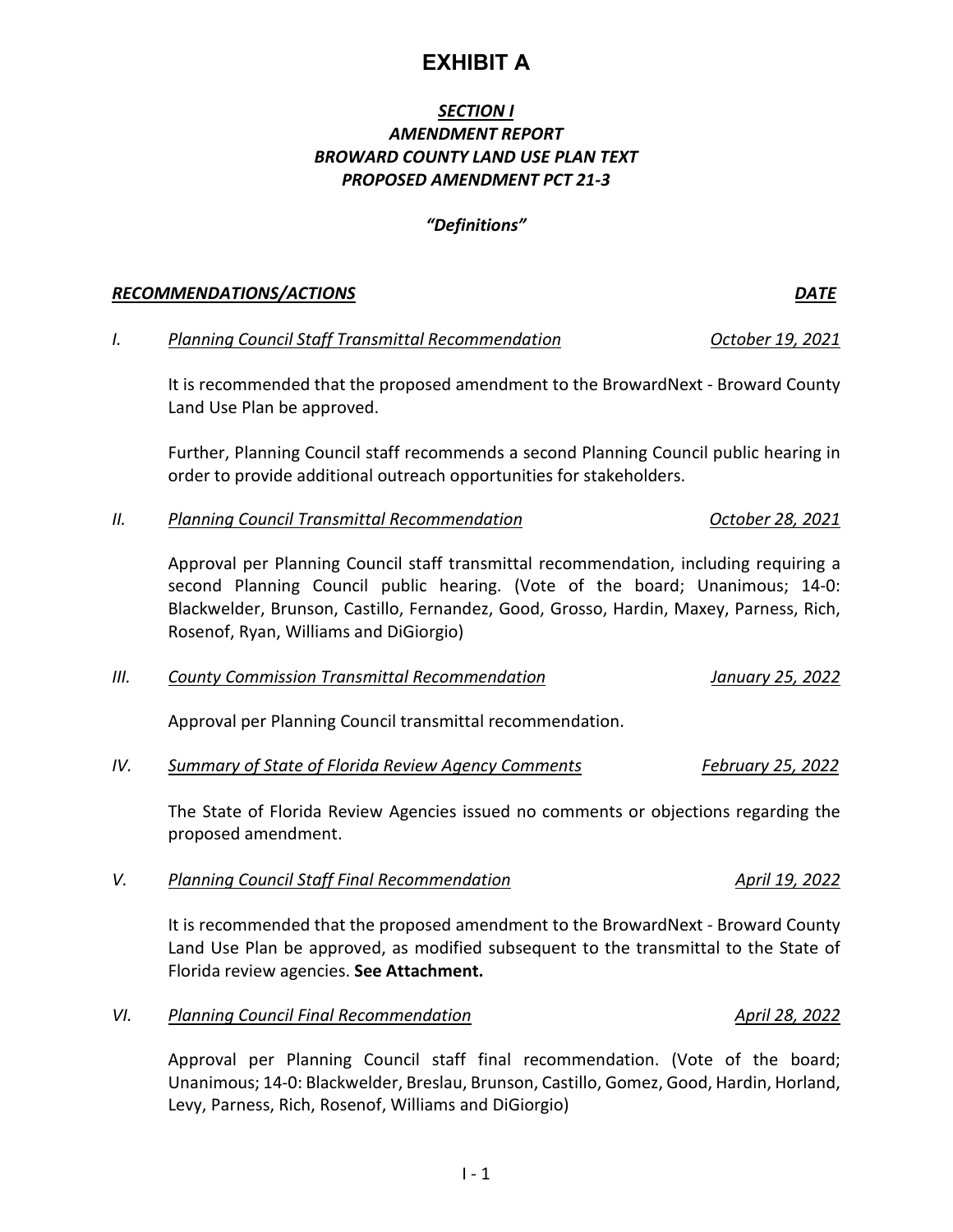## **ATTACHMENT**

# **BrowardNext → 2017 BROWARD COUNTY LAND USE PLAN APRIL 2022**

## **SECTION 2: DEFINITIONS**

**Note: Underlined words are proposed additions. Struck-through words are proposed deletions.**

ACCESSORY DWELLING UNIT - means an ancillary or secondary living unit, that has a separate kitchen, bathroom, and sleeping area, existing either within the same structure, or on the same lot, as the primary single-family dwelling unit.

ACCESSORY USE - means a use or activity naturally and customarily incidental, subservient or subordinate to the principal use or activity on site.

ACCOMMODATIONS - means any apartment, condominium or cooperative unit, cabin, lodge, hotel or motel room, campground, cruise ship cabin, houseboat or other vessel, recreational or other motor vehicle, or any private or commercial structure which is situated on real or personal property and designed for overnight occupancy or use by one or more individuals.

ADAPTATION ACTION AREAS - means a designation in the coastal management element of a local government's comprehensive plan which identifies one or more areas that experience coastal flooding due to extreme high tides and storm surge, and that are vulnerable to the related impacts of rising sea levels for the purpose of prioritizing funding for infrastructure needs and adaptation planning.

ADJACENT - means next to or adjoining; Hhaving a common side or point; separated only by a street right-of-way or canal right-of-way, not including the Florida Intrastate Highway System.

ADMINISTRATIVE RULES DOCUMENT - means a publication containing rules, guidelines, procedures, and methodologies reviewed, revised, adopted and amended by the Broward County Planning Council and Board of County Commissioners for the purpose of providing assistance and guidance to local governments governmental entities and the general public and providing direction to Council staff in implementing the BrowardNext - Broward County Land Use Plan.

AFFECTED PERSONS - includes the affected local government; persons owning property, residing, or owning or operating a business within the boundaries of the local government whose plan is the subject of the review; owners of real property abutting real property that is the subject of a proposed change to a future land use map; and adjoining local governments that can demonstrate that adoption of the plan or plan amendment will as proposed would produce substantial impacts on the increased need for publicly funded infrastructure or substantial impacts on areas designated for protection or special treatment within their jurisdictions. Each person, other than an adjoining local government, in order to qualify under this definition, shall also have submitted oral or written comments, recommendations or objections during to the local government review and adoption proceedings during the period of time beginning with the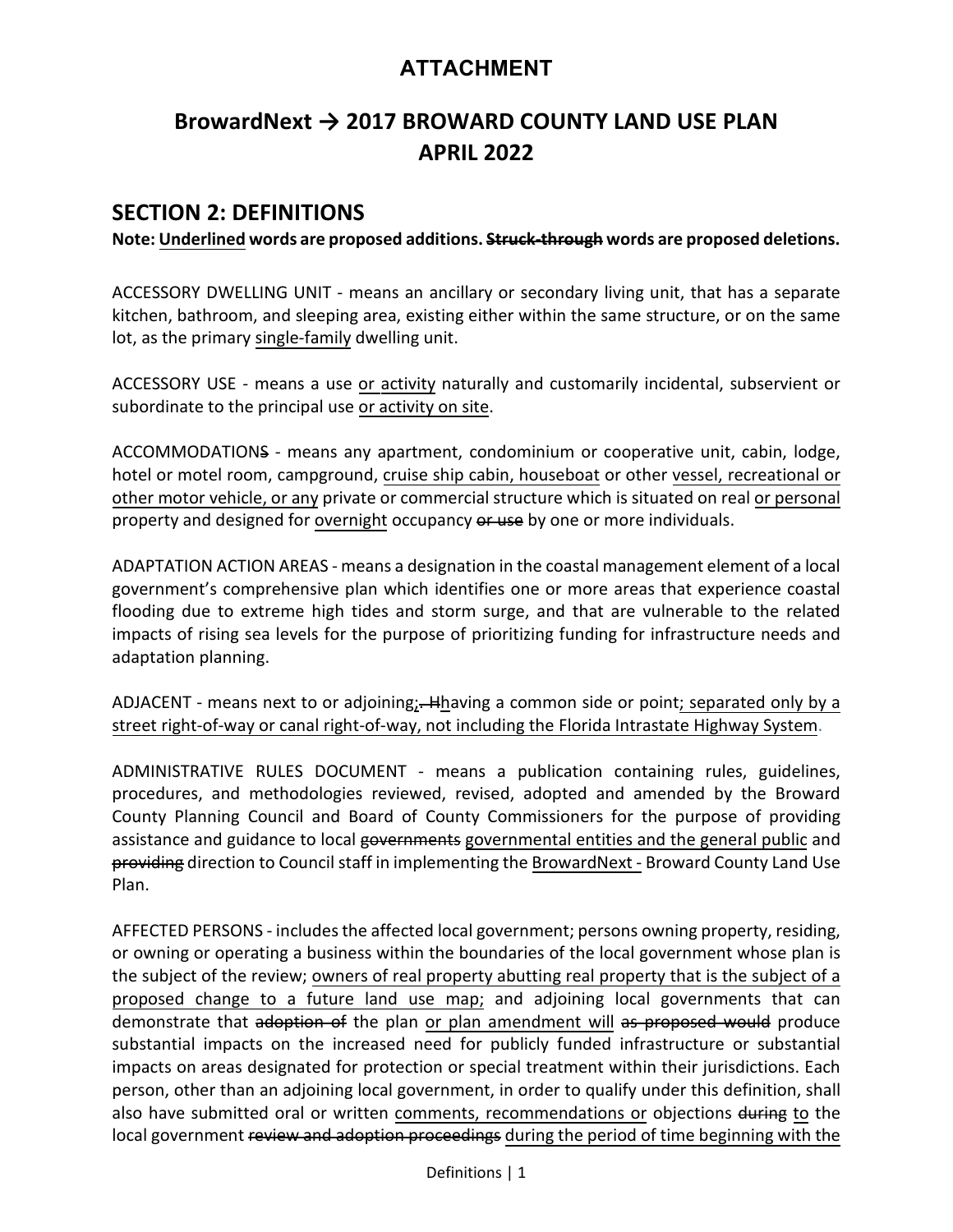transmittal hearing for the plan or plan amendment and ending with the adoption of the plan or plan amendment.

AFFORDABLE HOUSING - means housing for which monthly rents or monthly mortgage payments (including taxes, utilities and insurance) do not exceed 30 percent of an amount representing the percentage (very low = 50%; low = 80%; moderate = 120%) of the median income limits adjusted for family size for the households.

AGRICULTURAL USES - means activities within land areas which are predominantly used for the cultivation of crops and livestock including: cropland; pastureland; orchards; vineyards; nurseries; ornamental horticulture areas; groves; confined feeding operations; specialty farms; and silviculture areas; and equestrian uses.

AMENDMENT - means any change to an adopted comprehensive plan except for corrections, updates and modifications of the capital improvements element concerning costs, revenue services, acceptance of facilities or facility construction dates consistent with the plan as provided in Subsection 163.3177(3)(b), Florida Statutes, and corrections, updates or modifications of current costs in other elements, as provided in Section 163.3187(24), Florida Statutes.

ANCILLARY - means of secondary importance; subordinate; aiding; supplementary.

ANNEXATION - means the adding of real property to the boundaries of an incorporated municipality, such addition making such real property in every way a part of the municipality.

ARTERIAL ROAD - means a roadway providing service which is relatively continuous and of relatively high traffic volume, long average trip length (i.e. more than one mile), and high operating speed and high mobility importance (i.e. serves not only automobiles, but other transportation modes such as bus, rapid bus, light rail and/or rail). In addition, every United States numbered highway is an arterial road.

BEACH - means the zone of unconsolidated material that extends landward from the mean low water line to the place where there is marked change in material or physiographic form, or to line of permanent vegetation, usually the affective limit of storm waves. "Beach," as used in the coastal management element requirements, is limited to oceanic and estuarine shorelines.

BICYCLE AND PEDESTRIAN WAYS FACILITIES - means any road, path or way which is open to bicycle travel and traffic afoot and from which motor vehicles are excluded.

BROWARD COMPLETE STREETS GUIDELINES 2.0 - means a document endorsed by the Broward Metropolitan Planning Organization in July, 2012, November 2019 which is based on the *Los Angeles County Design Manual for Living Streets*.

BROWARD COUNTY COASTAL AREA - means the land and water eastward of U.S. 1/Federal Highway to the Atlantic Ocean.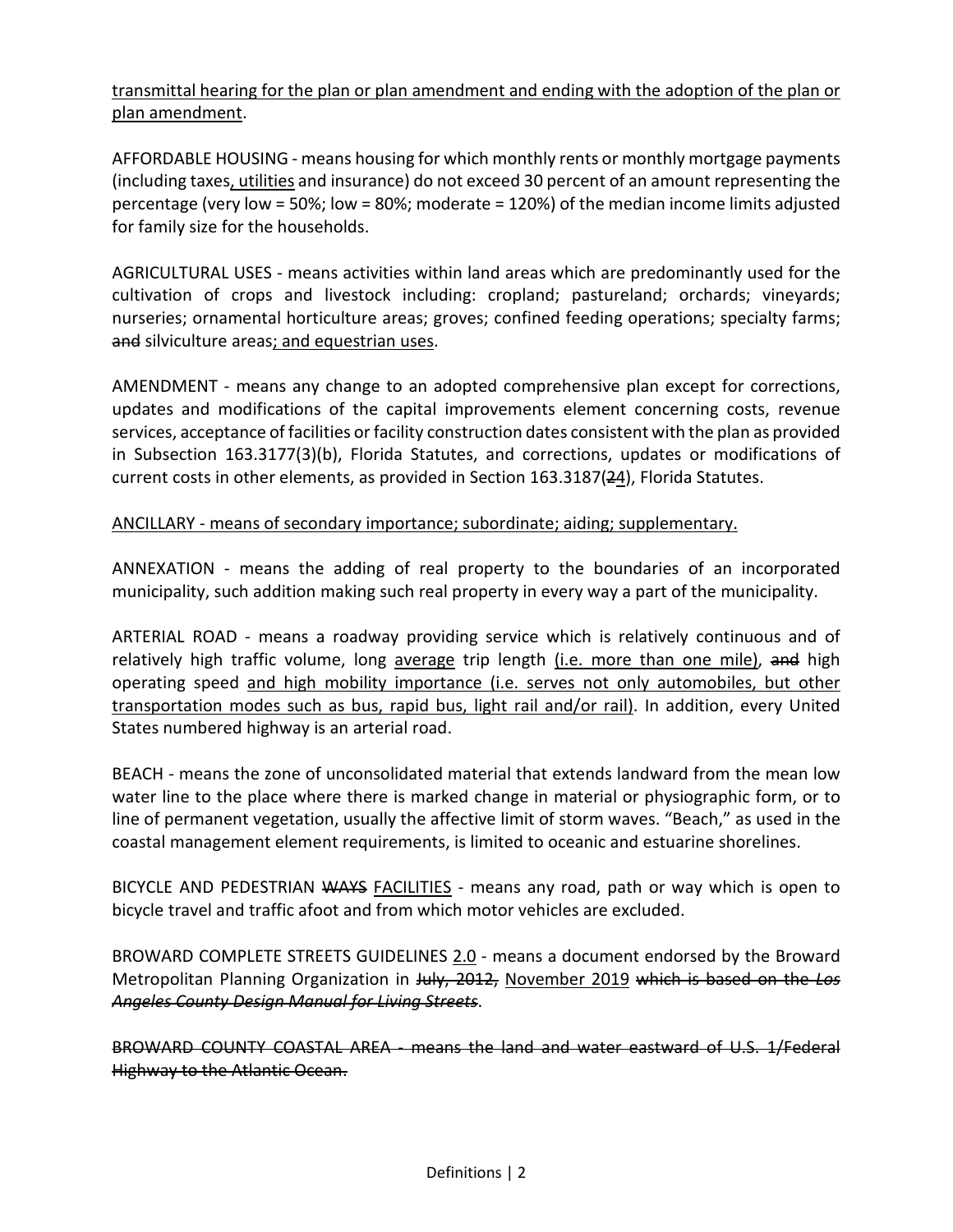BROWARDNEXT - BROWARD COUNTY LAND USE PLAN - means the future land use plan element for all of Broward County adopted by the Broward County Commission in conformance with the requirements of the Broward County Charter and Florida Statutes Chapter 163.

BROWARD COUNTY TRAFFICWAYS PLAN - means the plan promulgated by the Broward County Planning Council pursuant to Chapter 59-1154, Laws of Florida, as amended, and the Broward County Charter, which depicts a network of Trafficways for Broward County (also known as the Broward County Planning Council Trafficways Plan).

BUILDING - means any structure having a roof and used or built for the shelter or enclosure of persons, animals, chattels, or property of any kind.

BUILDING PERMIT - means:

- (1) Any permit for the erection or construction of a new building or structure as required by the Florida Building Code and Broward County Administrative Provisions, as amended, or
- (2) Any permit for an addition or renovation to an existing building which would:
	- a. create one or more dwelling units, or
	- b. involve be required for renovations necessary for a change in the occupancy of a building as described in the Florida Building Code and Broward County Administrative Provisions, as amended, or

## (3) Any permit which would

c. be required for the nonresidential operations included in the Florida Building Code and Broward County Administrative Provisions, as amended.

CAPITAL IMPROVEMENT - means physical assets constructed or purchased to provide, improve or replace a public facility and which are typically large scale and high in cost. The cost of a capital improvement is generally nonrecurring and may require multi-year financing. For the purpose of this rule plan, physical assets which have been identified as existing or projected needs in the individual comprehensive plan elements shall be considered capital improvements.

CERTIFIED LAND USE PLAN - means a local land use plan which has been certified by the Broward County Planning Council as being in substantial conformity with the Broward County Land Use Plan and which has been adopted by a unit of local government in conformance with the requirements of the Local Government Comprehensive Planning and Land Development Regulation Act.

CERTIFIED LOCAL GOVERNMENT - means municipal and county governments which have made historic preservation a public policy through the passage of a historic preservation ordinance consistent with State Statutes, and the creation of a historic preservation advisory board, making them eligible for state- and federally-funded small matching historic preservation grants to assist their historic preservation programs.

CLIMATE CHANGE - means a change in global or regional climate patterns, in particular a change apparent from the mid to late 20<sup>th</sup> century onwards and attributed largely to the increased levels of atmospheric carbon dioxide produced by the use of fossil fuels.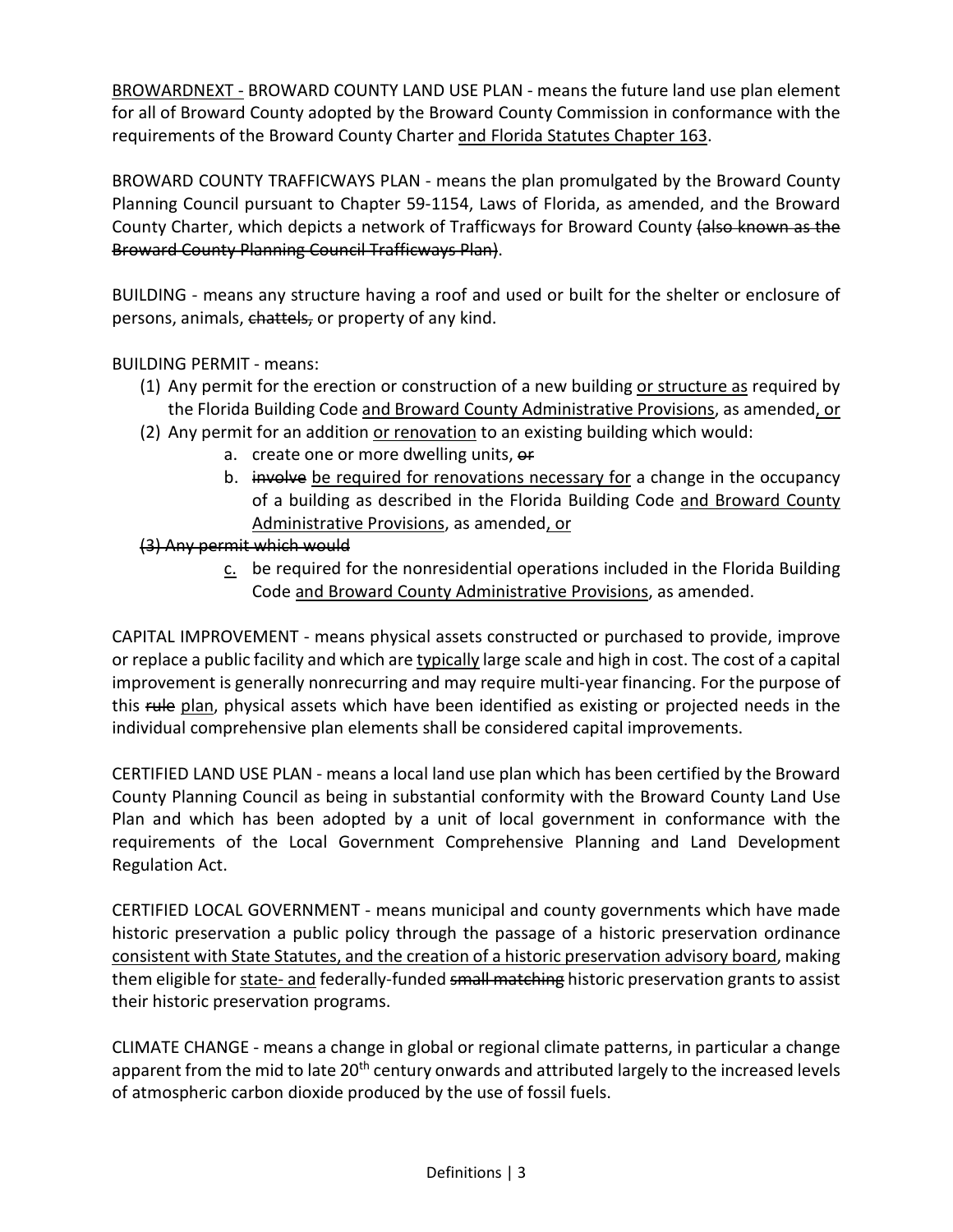COASTAL CONSTRUCTION CONTROL LINE - means the line established by the Florida Department of Natural Resources Environmental Protection after a determination, through comprehensive engineering study and topographic survey, that the establishment of such control line is necessary for the protection of upland properties and the control of beach erosion, pursuant to Section 161.053, Florida Statutes.

COASTAL HIGH HAZARD AREA - means the area below the elevation of the category 1 storm surge line as established by a Sea, Lake, and Overland Surges from Hurricanes (SLOSH) computerized storm surge model, as provided in Section 163.3178, Florida Statutes.

COASTAL STORM PLANNING AREA - means all properties connected to mainland by bridges and/or low-lying properties that have restricted evacuation and emergency access land and water eastward of the westward right-of-way of Federal Highway/U.S. 1.

COLLECTOR ROAD - means a roadway providing service which is of relatively moderate traffic volume, moderate trip length, and moderate operating speed. Collector roads These roadways collect and distribute traffic between local roads or arterial roads and serve as a linkage between land access and mobility needs.

COMMERCIAL USES - means activities within land areas which are predominantly connected with the sale, rental and distribution of goods products, or performance of services.

COMMUNITY CULTURAL FACILITY - means a facility that is readily accessible to all segments of the community for cultural activities (performing, visual and literary arts). The center should include classroom and workshop space, exhibit and performance space and cultural programming by professional artists for all age groups.

COMMUNITY PARK - means acreage listed as described in the "Community and Regional Parks" subsection of the Plan Implementation Requirements and Procedures Section of the Broward County Land Use Plan that is utilized by local governments to meet the community level parks requirement of the Broward County Land Use Plan.

COMPATIBILITY - means a condition in which land uses or conditions can coexist in relative proximity to each other in a stable fashion over time such that no use or condition is unduly negatively impacted directly or indirectly by another use or condition.

COMPLETE STREET - means a street where the entire right-of-way is planned, designed, and operated for all modes of transportation and all users regardless of age or ability. Pedestrians, bicyclists, transit riders, and motorists of all ages and abilities must be able to safely move along and across a Complete Street. Complete Streets make it easy to cross the street, walk to shops, catch the bus, bike to work, and enjoy many other healthy activities.

COMPREHENSIVE PLAN - means a plan that meets the requirements of Sections 163.3177 and 163.3178, Florida Statutes, as amended.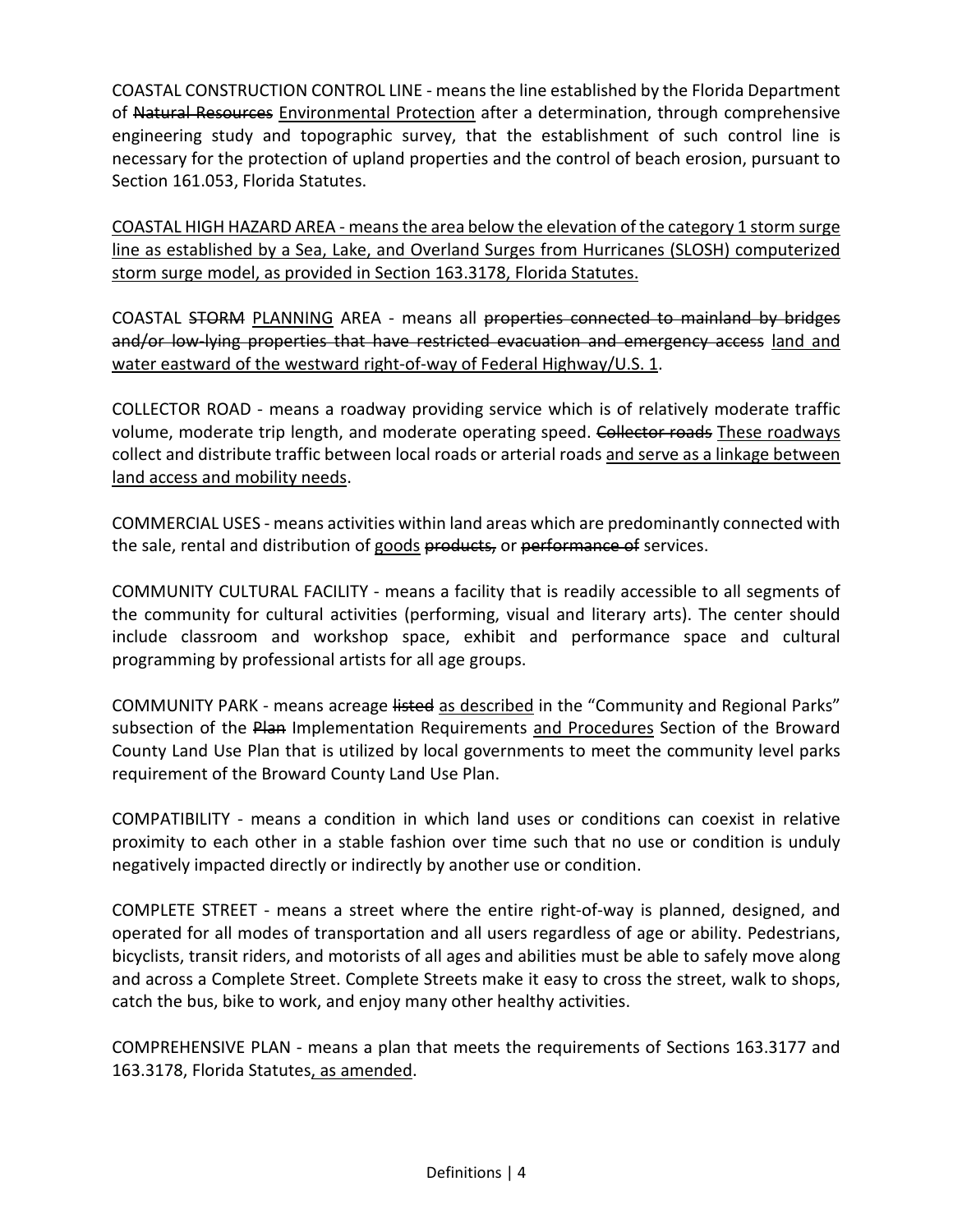CONCURRENCY - means public facilities and services needed to support development shall be available consistent with concurrency requirements as will be provided in order to achieve and maintain the adopted level of service standards, per Section 163.3180, Florida Statutes, as amended (1993).

CONCURRENCY MANAGEMENT SYSTEM - means the provisions in the local government comprehensive plan including implementation regulations, encompassing the restrictions, methods, resources, timing and solutions intended to be compatible with and further compliance with the statutory requirement to provide public facilities and services needed to support development consistent with concurrency requirements and Section 163.3180, Florida Statutes, as amended (1993).

CONDO-HOTEL - means hotel units that function in the same manner as a conventional hotel, with the exception that units may be purchased and accessed by the owner a minority of days per year. The units must be available to hotel guests a majority of days per year.

CONSERVATION USES - means activities within land areas designated for the purpose of conserving or protecting natural resources or environmental quality and includes areas designated for such purposes as flood control, protection of quality or quantity of groundwater or surface water, floodplain management, fisheries management, or protection of vegetative communities or wildlife habitats.

CONSISTENT - means compatible with and furthers. Compatible with - means not in conflict with. Furthers - means to take action in the direction of realizing the goals and policies. As applied to the local plan, a local plan shall be consistent with the state plan and the regional plan.

CONTEXT SENSITIVE ROADWAYS - means roadways that are planned and developed with improvements that are considerate of the character and built and natural environment of the corridor and the surrounding neighborhood, are responsive to multiple transportation modes, and maintain safety and mobility.

CONTIGUOUS - means touching or adjacent.

COST BURDENED – means the extent to which gross housing costs, including utility costs, exceed 30 percent but less than 50 percent of gross income, based on data available from the U.S. Census Bureau.

COUNTY COMMISSION - means the Board of County Commissioners, of Broward County, Florida.

DASHED-LINE AREA - means an area on the Future Broward County Land Use Plan Map (Series) bordered by a dashed line and designated as having a particular maximum overall allowable density of dwelling units for all land and land uses within the area, and/or a particular total number of dwelling units permitted within the area, for which the permitted overall density appears inside the dashed line area shown on the land use plan map. That number is multiplied by the total number of acres inside the dashed line, including non-residential areas, to calculate the total number of dwelling units permitted within the same.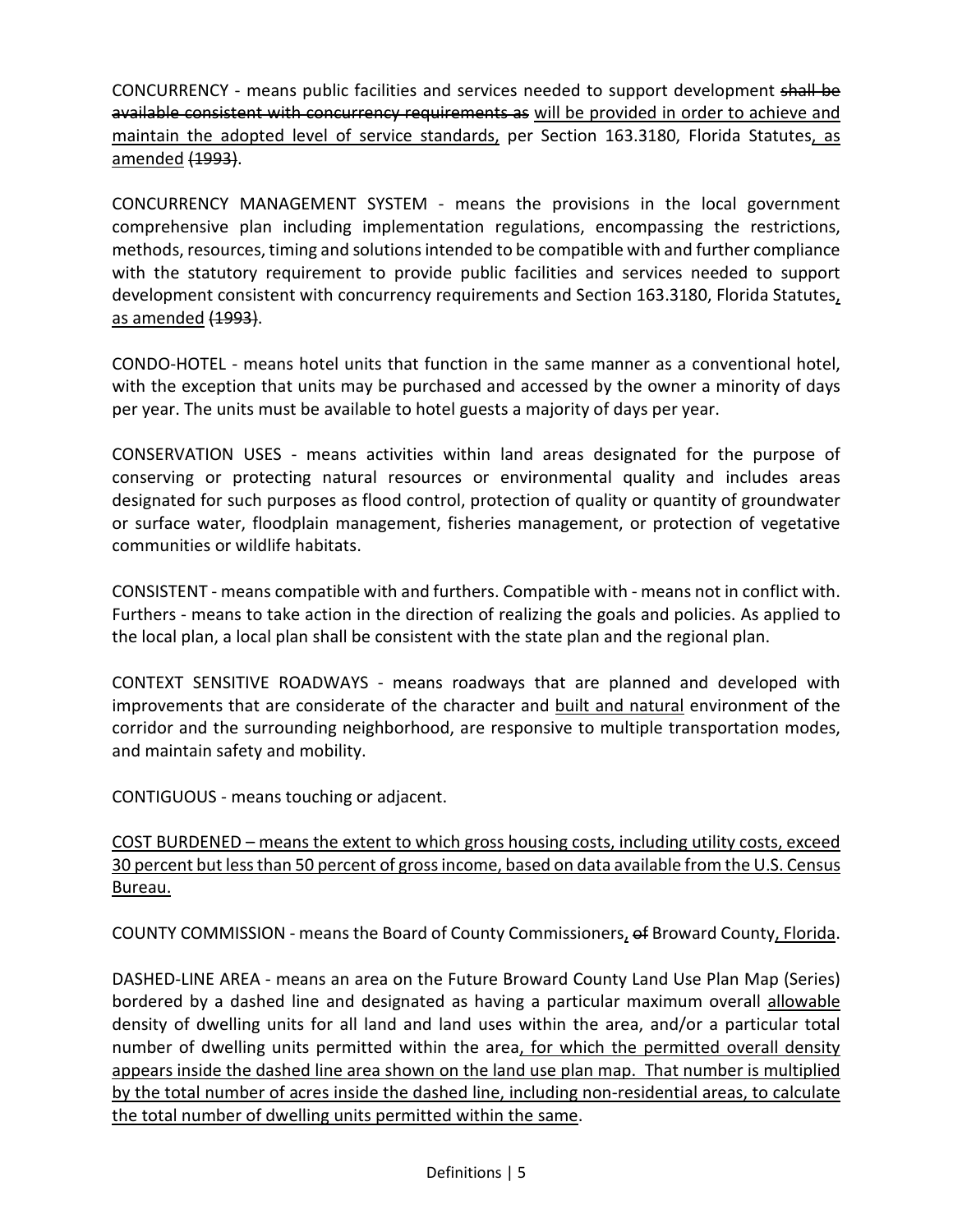DEVELOPER - means any person, including a governmental agency, undertaking any development.

DEVELOPMENT - The term "development" means: The the carrying out of any building construction activity or mining operation, the making of any material change in the use or appearance of any structure or land, or the dividing of land into two three or more parcels. The following activities or uses shall be taken for the purposes of this chapter Plan to involve "development," as defined in this section:

- A reconstruction, alteration of the size, or material change in the external appearance of a structure on land.
- A change in the intensity of use of land, such as an increase or decrease in the number of dwelling units in a structure or on land or a material increase or decrease in the number of businesses, manufacturing establishments, offices, or dwelling units in a structure or on land.
- Alteration of a shore or bank of a seacoast, river, stream, lake, pond, or canal, including any "coastal construction" as defined in Section 161.021, Florida Statutes.
- Commencement of drilling, except to obtain soil samples, mining, or excavation on a parcel of land.
- Demolition of a structure.
- Clearing of land as an adjunct of construction.
- Deposit of refuse, solid or liquid waste, or fill on a parcel of land.

The following operations or uses shall not be taken for the purpose of this chapter Plan to involve "development" as defined herein:

- Work by a highway or road agency or railroad company for the maintenance or improvement of a road or railroad tract, if the work is carried out on land within the boundaries of the right-of-way.
- Work by any utility and other persons engaged in the distribution or transmission of gas, electricity or water, for the purpose of inspecting, repairing, renewing, or constructing on established rights-of-way any sewers, mains, pipes, cables, utility tunnels, powerlines, towers, poles, tracks, or the like. This provision conveys no property interest and does not eliminate any applicable notice requirements to affected landowners.
- Work for the maintenance, renewal, improvement, or alteration of any structure, if the work affects only the interior or the color of the structure or the decoration of the exterior of the structure.
- The use of any structure or land devoted to dwelling uses or any purpose customarily incidental to enjoyment of the dwelling.
- The use of any land for the purpose of growing plants, crops, trees, and other agricultural or forestry products; raising livestock; or for other agricultural purposes.
- A change in use of land or structure from a use within a class specified in an ordinance or rule to another use in the same class.
- A change in the ownership or form of ownership of any parcel or structure.
- The creation or termination of rights of access, apiarian riparian rights, easements, distribution and transmission corridors, covenants concerning development of land, or other rights in land.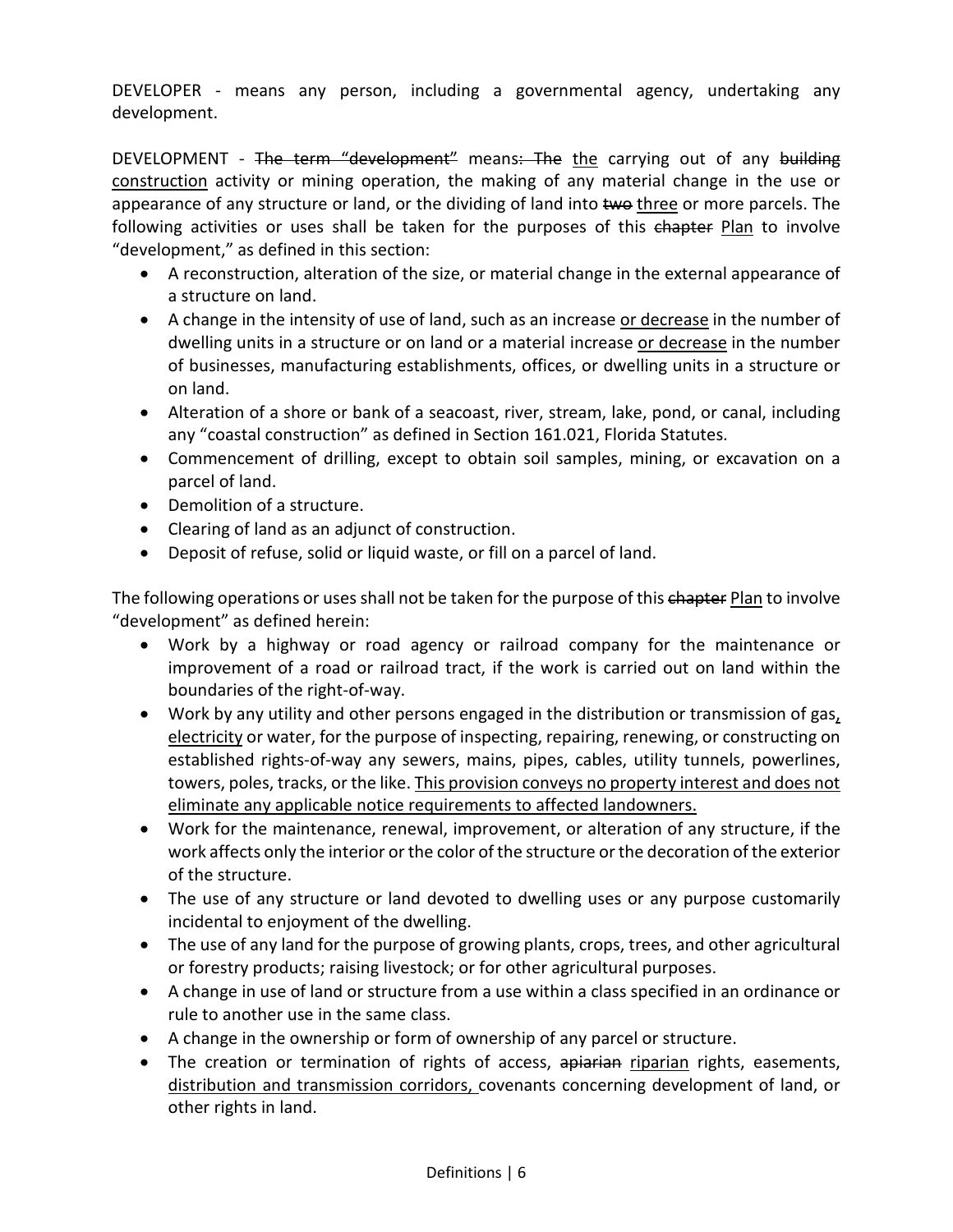• "Development," as designated in an ordinance, rule, or development rule includes all other development customarily associated with it unless otherwise specified. When appropriate to the context, "development" refers to the act of developing or to the result of development. Reference to any specific operation is not intended to mean that the operation or activity, when part of other operations or activities, is not development. Reference to particular operations is not intended to limit the generality of subsection (1) the above.

DEVELOPMENT ORDER - means any order granting, denying, or granting with conditions an application for a development permit.

DEVELOPMENT PERMIT - includes any building permit, zoning permit, subdivision or plat approval,  $\Theta$  rezoning, certification, special exception, variance, or any other official action having the effect of permitting the development of land.

DISASTER - means a sudden event, such as an accident or a natural catastrophe, that causes great damage or loss of life any natural, technological or civil emergency that causes damage of sufficient severity and magnitude to result in a declaration of a state of emergency by a county, the Governor or the President of the United States.

DRAINAGE FACILITIES - means a system of man-made structures designed to collect, convey, hold, divert or discharge storm water, and includes storm water sewers, canals, detention structures, and retention structures.

DUNE - means a mound, bluff or ridge of loose unconsolidated sediments, usually sand-sized sediments, lying landward upland of the beach and extending inland to the landward toe of the dune which intercepts the 100-year storm surge deposited by any natural or artificial mechanism, which may be bare or covered with vegetation and is subject to fluctuations in configuration and location.

DWELLING UNIT - means a house, apartment, or condominium unit, trailer, group of rooms, or a single room any building, structure or portion thereof which is designed, occupied or intended for occupancy as separate complete independent living quarter facilities for one (1) or more persons, with direct access from the outside of the building or through a common hall and with complete kitchen facilities for the exclusive use of the occupants permanent provisions for living, sleeping, eating, cooking and sanitation, including nontransient rental units contained in a multiunit structure or complex which are licensed by the State Department of Business Regulation, Division of Hotels and Restaurants, as "apartments," "rental condominiums" and "retirement housing" or live-aboard vessels located in multi-family "Residential" designated areas which are required to hookup to marine sanitation systems.

EASEMENT - means any strip of land created  $by$  a subdivider for public or private utilities, drainage, sanitation, access, or other specified uses having limitations, the title to which shall remain in the name of the property owner, subject to the right of use designated in the reservation of the servitude public record.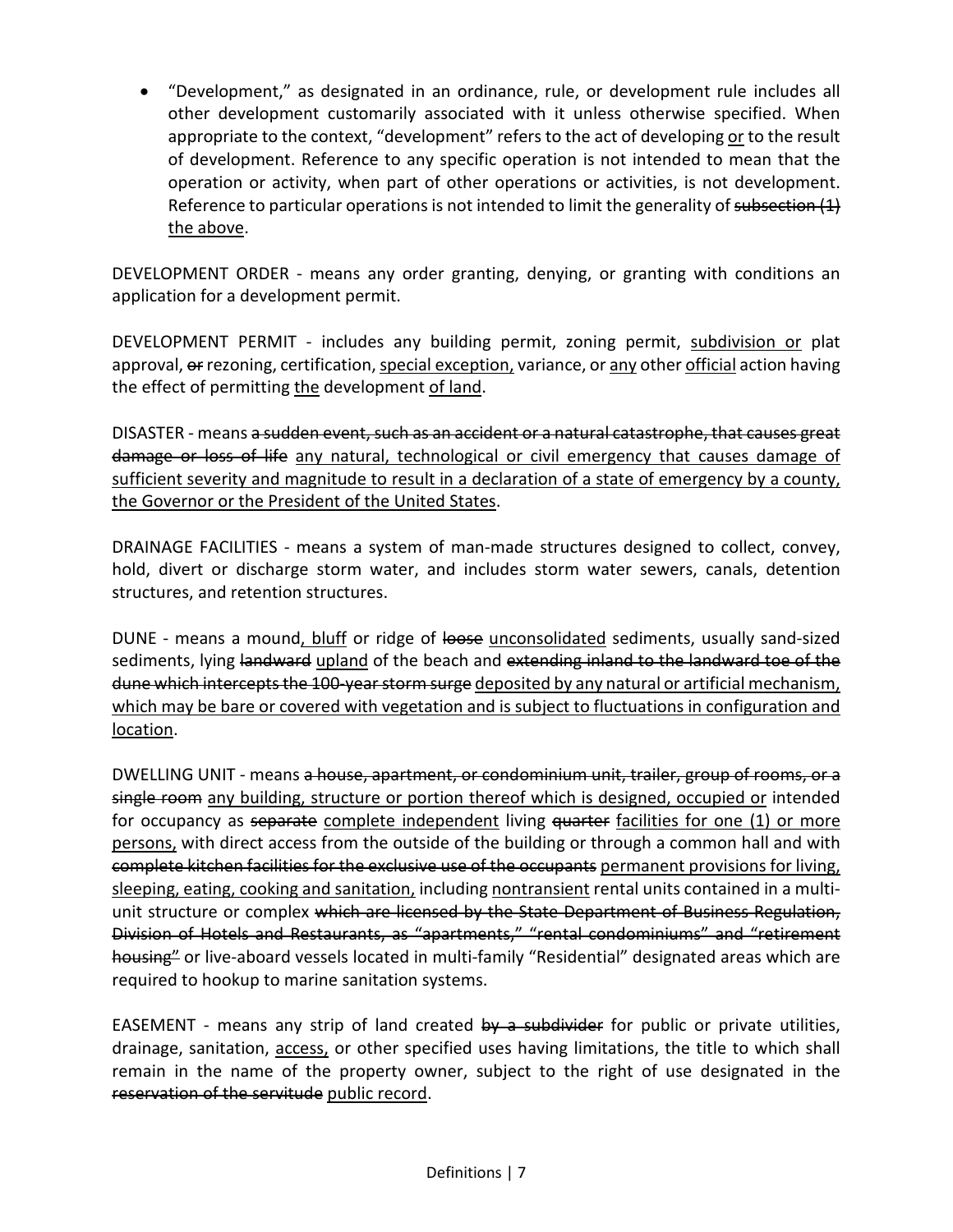ECOLOGICAL COMMUNITY - means a distinctive combination of two or more ecologically related species, living together and interacting with each other in a characteristic natural habitat.

EDUCATIONAL USES - means activities and facilities of public or private pre-schools, primary or secondary schools, vocational and technical schools, and colleges and universities licensed by the Florida Department of Education, including the areas of buildings, campus open space, dormitories, recreational facilities or parking.

EFFICIENCY HOUSING OR STUDIO DWELLING UNIT - means an one-room apartment in which one room typically contains the kitchen, living, and sleeping quarters, with a private separate bathroom. Efficiency or studio dwelling units no greater than 500 square feet in size may be counted by the local government as 0.5 dwelling units for residential density calculations. It may or may not have a closet. The one room is usually larger than a standard apartment bedroom, since it needs to have separate areas for sleeping, eating and living, and also for a small kitchen (usually referred to as a kitchenette).

ELECTRICAL POWER PLANT - means an electrical generating facility where electricity is produced for the purpose of supplying twenty-five megawatts (MW) or more to utility power distribution systems, including any associated facility, as referenced in Section 403.503(7), Florida Statutes, that directly supports the operation of the electrical power plant.

ENVIRONMENTAL JUSTICE - means the fair treatment and meaningful involvement of all people regardless of race, color, national origin or income with respect to the development, implementation and enforcement of environmental laws, regulations and policies to avoid, minimize, or mitigate disproportionately high and adverse human health and environmental effects, including interrelated social and economic effects, on vulnerable populations.

ENVIRONMENTALLY SENSITIVE LAND - means those areas containing Natural Resources, as depicted in the Natural Resource Map Series of the Broward County Land Use Plan, which have been determined to be environmentally sensitive by the Broward County Board of County Commissioners. The criteria for designation of Environmentally Sensitive Lands are contained within the Plan Implementation Requirements and Procedures section of the Broward County Land Use Plan. Policies which ensure the protection of Environmentally Sensitive Lands are contained within the Broward County Land Use Plan.

ESTUARY - means a semi-enclosed, naturally existing coastal body of water in which saltwater is naturally measurably diluted by freshwater derived from riverine systems and which has an open connection with oceanic waters. "Estuaries" include bays, lagoons, sounds and tidal streams.

EVACUATION ROUTES - means routes designated by county emergency management authorities or the regional evacuation plan, for the movement of persons to safety, in the event of a hurricane.

EXTREMELY-LOW INCOME PERSONS - means one or more natural persons or a family, that has a total annual household income that does not exceed 30 percent of the area median income for households as defined by the most recent Housing and Urban Development data for Broward County and as adjusted for household size.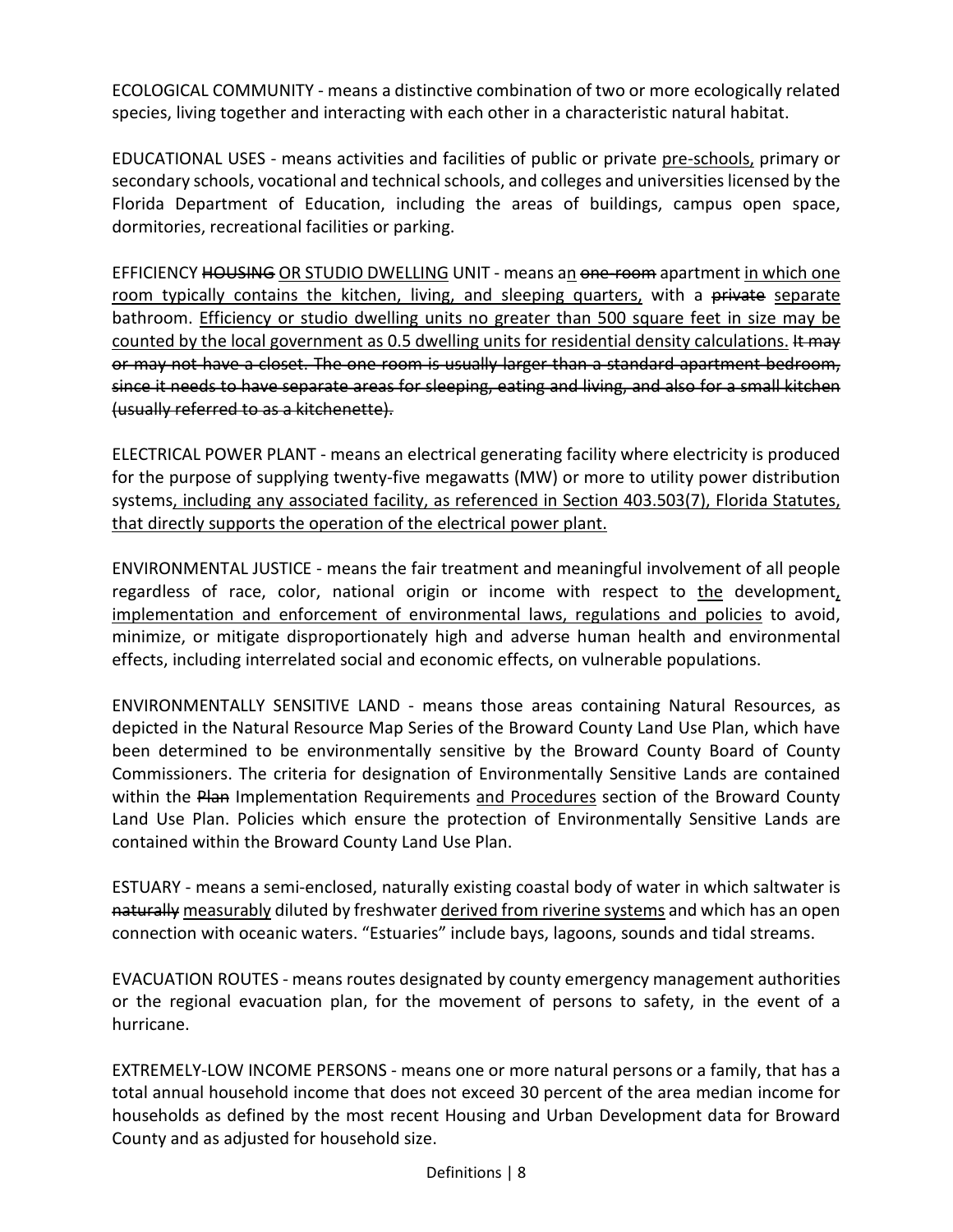FABRICATION AND ASSEMBLY - means the manufacturing from standardized parts of a distinct object differing from the individual components involving raw materials with form and substance (as opposed to liquid or gas), with a physical, as opposed to chemical, mating or joining of the individual parts.

FLEXIBILITY UNITS - shall equal the difference between the number of dwelling units permitted within a flexibility zone by the Broward County Land Use Plan and the number of dwelling units permitted within the local government's certified future land use plan map, plus additional remaining permitted dwelling units, fixed at the adoption date of the 2017 Broward County Land Use Plan and formerly defined as "Reserve Units" which were equal to two percent (2%) of the total number of dwelling units permitted by the local government's certified future land use plan map. Flexibility units are allocated at the discretion of the local government.

FLEXIBILITY ZONE - corresponds to the municipal boundaries upon the adoption of BrowardNext and the completion of the administrative local government flexibility zone unification.

FLOODPLAINS - means areas susceptible to being inundated during an identified flood event or identified by the National Flood Insurance Program as A Zones (A, AE, AH AO), or V Zones (V, VE) or X Zone on Flood Insurance Rate Maps or Flood Hazard Boundary Maps.

GROSS FLOOR AREA - generally means the total combined square footage of all each floors level, measured to the from principal outside faces of exterior walls, including but not limited to, basements, corridors, hallways, utility areas, elevators, storage rooms, staircases and mezzanines, but not including architectural projections surface of the building or portion of the building. This may include hallways, stairways, elevators, storage and mechanical rooms whether internal or external to the structure. Floor area may also be limited to what is considered leasable space. The specific definitions are determined by local government land use plans and local land development regulations.

FLOOR AREA RATIO (FAR) - means the square footage of the floor area of a building divided by the square footage of the lot (net site area) on which the building is located. Figure  $1<sub>7</sub>$  illustrates how a FAR of 1.0 can be calculated. The first example is a one story building covering the entire lot; the second is a two story building covering 50% of the lot and the third, a four story building covering 25% of the lot.

Figure 1



Figure 2 illustrates how a lot with FAR of 0.5 can be calculated. The building is limited to 50% of the square footage of the lot (net site area). The first example is a one story building covering 50% of the lot; the second is a two story building covering 25% of the lot.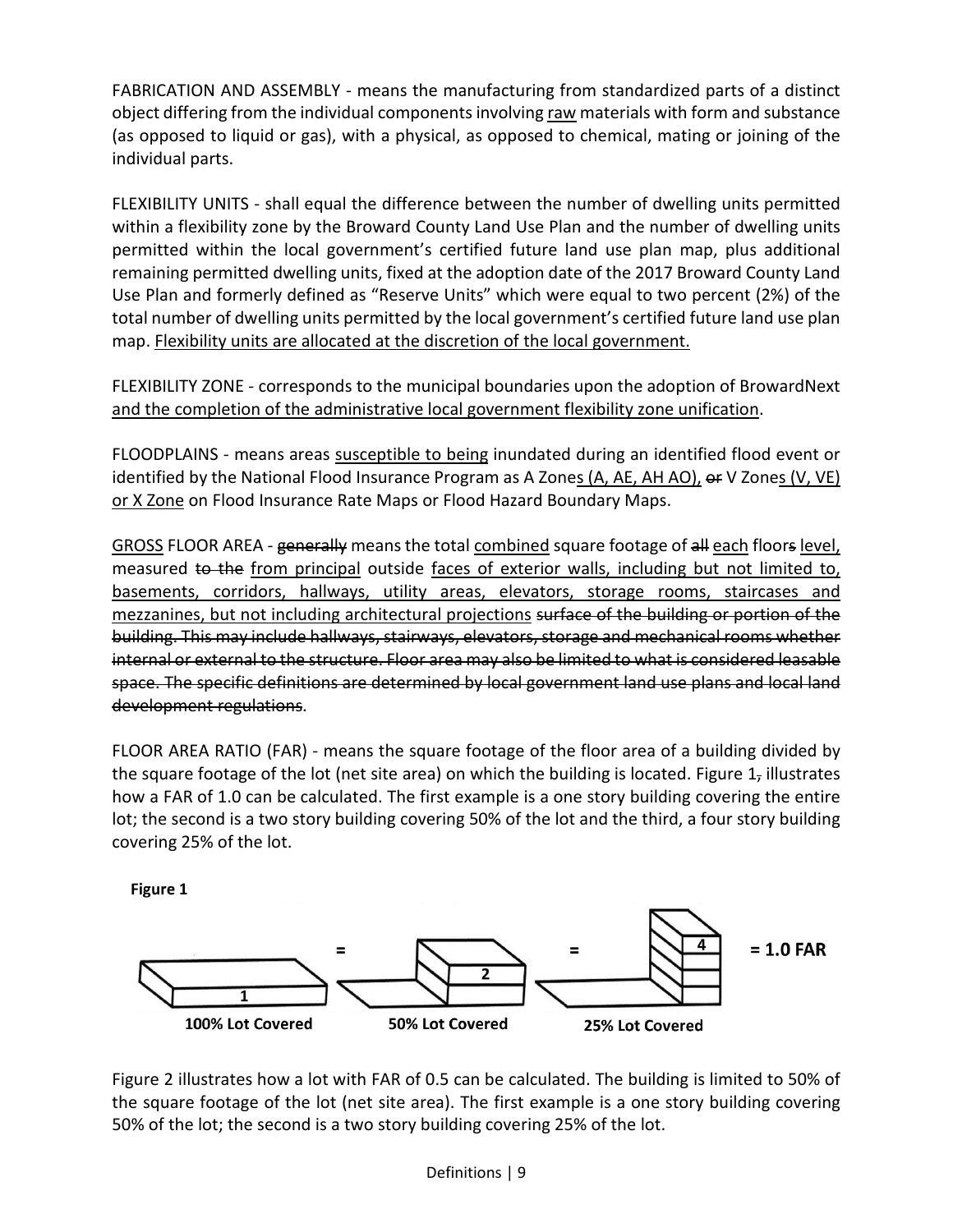**Figure 2** 



The illustrations above represent a net site area of 39,204 square feet of floor area (0.9 gross acres) a FAR of 1.0 will allow a 39,204 square foot building. If the same lot has a 0.5 FAR, then it will yield a building of 19,602 square feet.

FRESHWATER MARSH - means a wetland having more than 25 percent vegetative cover by terrestrial herbs, but 40 percent or less cover by woody plants, occasionally or regularly flooded by fresh water (e.g., sawgrass).

FRESHWATER SWAMP - means a wetland having more than 40 percent cover by woody plants and that is occasionally or regularly flooded by freshwater (e.g., cypress swamp).

FUTURE BROWARD COUNTY LAND USE PLAN MAP (SERIES) - means the series of maps adopted by the Broward County Board of County Commissioners as part of the Broward County Land Use Plan. These include the Broward County Land Use Plan Map, Historic District and Historically Significant Properties Map, Cultural Resource Map Series and Natural Resources Map Series-Eastern Broward County and Natural Resources Map Series-Western Broward County.

GREENHOUSE GAS EMISSIONS - means any of the atmospheric gases that contribute to the greenhouse effect by absorbing infrared radiation produced by solar warming of the Earth's surface. They include carbon dioxide (CO2), methane (CH4), nitrous oxide (NO2), and water vapor.

GROSS ACREAGE - means the total number of acres in an area, including acreage used or proposed for streets, lakes, and/or waterways, not including the rivers and canals of the primary drainage system as identified within this Plan.

GROSS DENSITY – means the total number of dwelling units divided by the gross acreage of the area.

GROUNDWATER – means water within the earth supplied by wells and springs.

GROUP HOME - means a facility which provides a living environment for unrelated residents who operate as the functional equivalent of a family, including such supervision and care as may be necessary to meet the physical, emotional and social needs of the residents. Adult Congregate Living Facilities comparable in size to group homes are included in this definition. It shall not include rooming or boarding homes, clubs, fraternities, sororities, monasteries or convents, hotels, residential treatment facilities, nursing homes, or emergency shelters.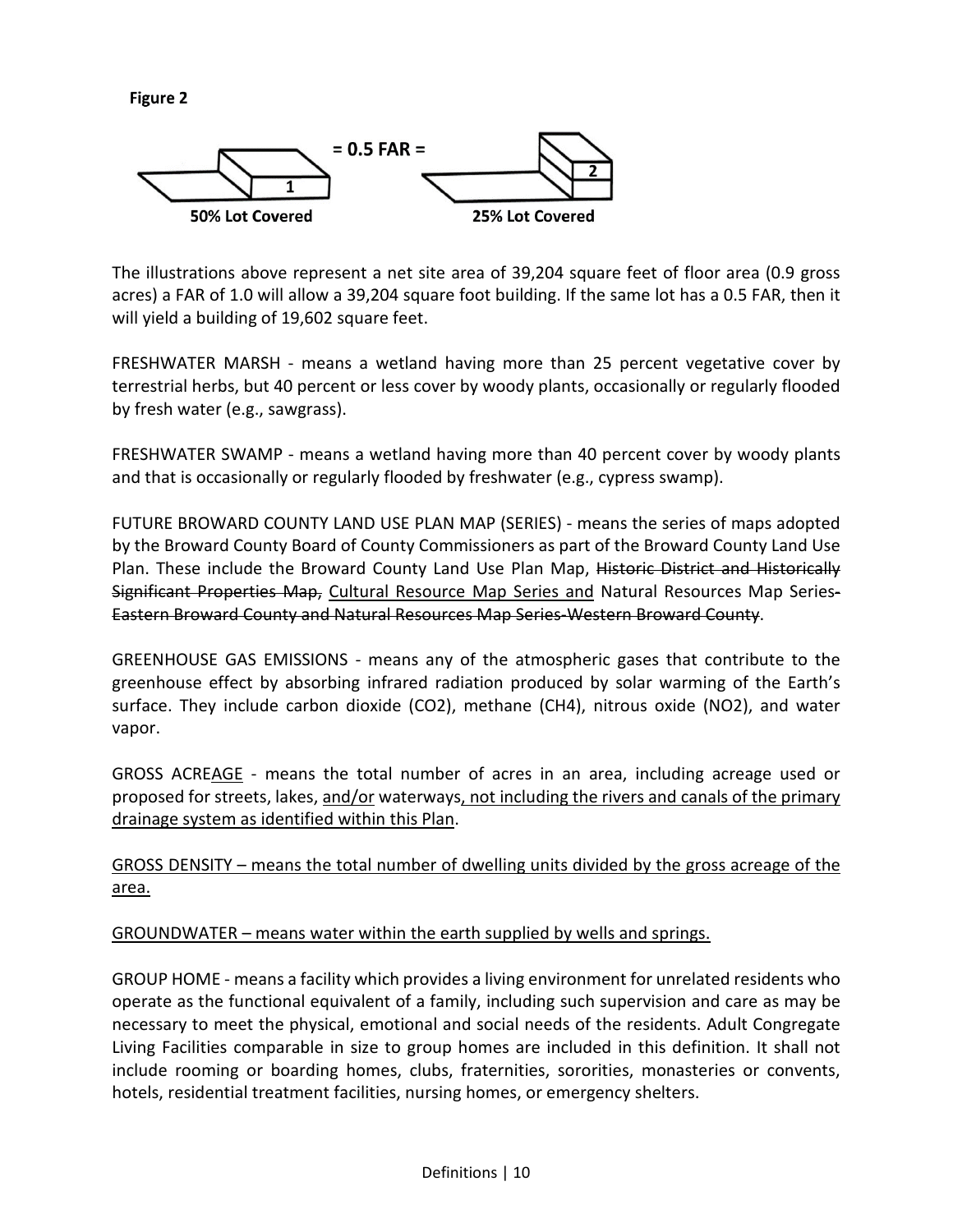HAMMOCK - means a dense growth of broad-leaved trees on a slight elevation; not considered wet enough to be a swamp.

HAZARDOUS WASTE - means solid waste, or a combination of solid wastes, which, because of its quantity, concentration, or physical, chemical, or infectious characteristics, may cause, or significantly contribute to, an increase in mortality or an increase in serious irreversible or incapacitating reversible illness or may pose a substantial present or potential hazard to human health or the environment when improperly transported, disposed of, stored, treated or otherwise managed.

HISTORIC RESOURCES - means all areas, districts, or sites, buildings, structures or objects significant in the history, architecture, engineering, archaeology or culture of the state, its communities, or the nation and containing properties listed on the Florida Master Site File, the National Register of Historic Places, or designated by a local government as historically, architecturally, or archaeologically significant.

HISTORICAL TREES – includes a tree or group of trees designated by the Broward County Board of County Commissioners pursuant to Chapter 27 of the Broward County Code of Ordinances which are (1) located on historically significant property and related to an historic event; (2) uniquely related to the heritage of Broward County; or (3) at least seventy-five (75) years old. Requests for designation can be made by State, County, Municipality, Historical Preservation Group, or by the Property Owner. Removal of a tree designated as "Historical" requires the approval of the County Commission. (Chapter 27-412 Broward County Code)

HURRICANE SHELTER - means a structure designated by local officials as a place of safe refuge during a storm or hurricane or an interior room, space within a building, or an entirely separate building, designated and constructed to protect its occupants from hurricanes or tornados. Shelters are intended to provide protection against both wind forces and impact of windborne debris.

HURRICANE VULNERABILITY ZONE (also "areas subject to coastal flooding") - means the areas delineated by the regional or local hurricane evacuation plan as requiring evacuation. The hurricane vulnerability zone shall include areas requiring evacuation in the event of a 100 year storm or Category 3 storm event.

IMPROVEMENTS - may include, but are not limited to, street pavements, curbs and gutters, sidewalks, alley pavements, walkway pavements, water mains, sanitary sewers, storm sewers or drains, street names, signs, landscaping, permanent reference monuments, permanent control points, or any other improvement required by a governing body.

INDUSTRIAL USES - means the activities within land areas predominantly connected with manufacturing, assembly, processing, or storage of products.

INFRASTRUCTURE - means those man-made structures which serve the common needs of the population, such as: sewage disposal systems; potable water systems; potable water wells serving a system; solid waste disposal sites or retention areas; storm water systems; utilities;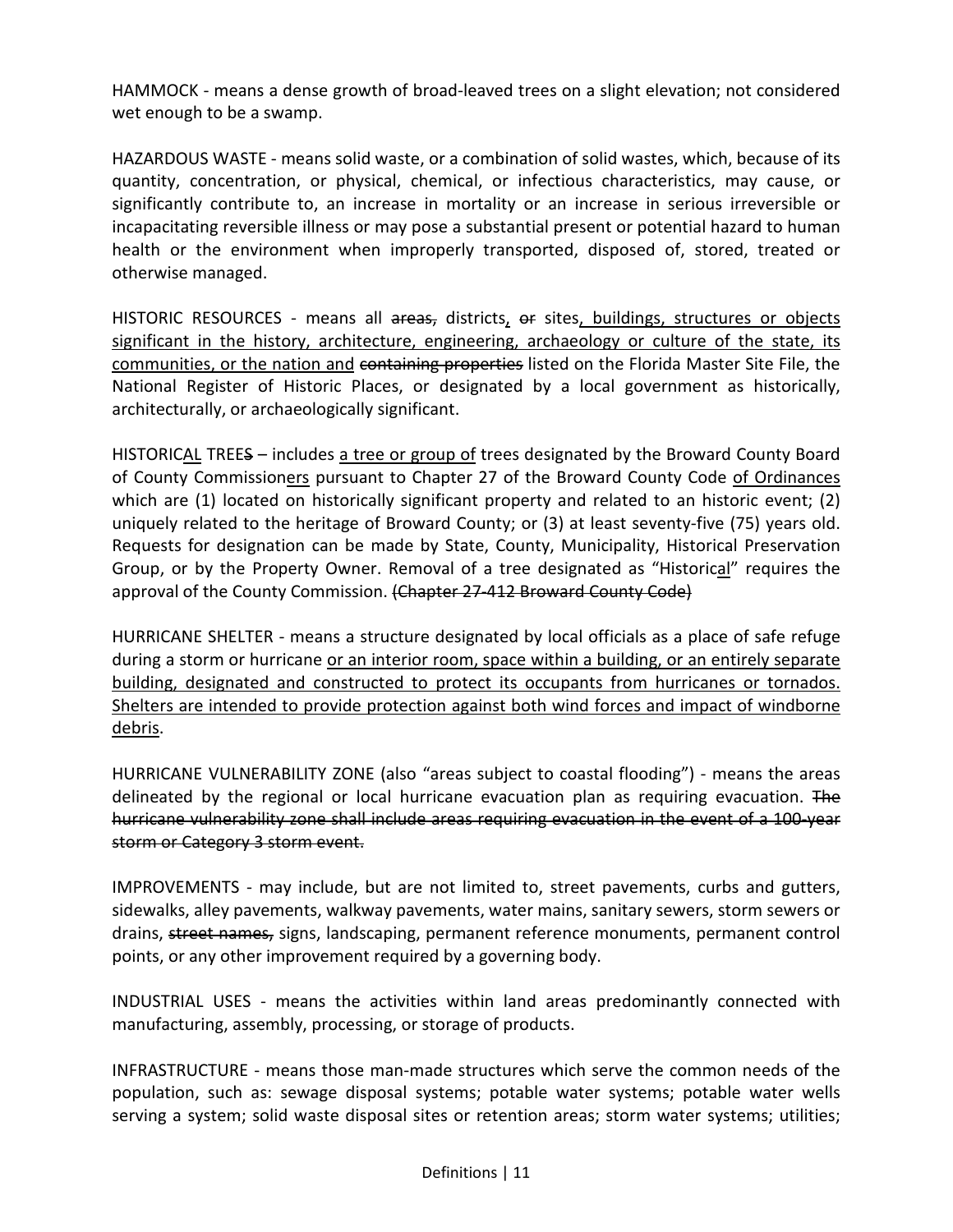piers; docks; wharves; breakwaters; bulkheads; seawalls; bulwarks; revetments; causeways; marinas; navigation channels; bridges; and roadways; railroads; sidewalks; and bikeways.

LAKE - means a natural depression fed by one or more streams and from which a stream may flow; occurs due to widening or natural blockage of a river or stream or occurs in an isolated natural depression that is not part of a surface river or stream; usually large body of water surrounded by land and too deep to permit the growth of rooted plants from shore to shore.

LAND - means the earth, water, and air above, below, or on the surface, and includes any improvements or structures customarily regarded as land.

LAND DEVELOPMENT CODE - means the various types of regulations for the development of land within the jurisdiction of a unit of local government when combined into a single document.

LAND DEVELOPMENT REGULATION - means ordinances enacted by governing bodies for the regulation of any aspect of development and includes any local government zoning, rezoning, subdivision, building construction, or sign regulations or any other regulations controlling the development of land.

LAND USE - means the development that has occurred on the land, the development that is proposed by a developer on the land, or the use that is permitted or permissible on the land under an adopted comprehensive plan or element or portion thereof, land development regulations, or a land development code, as the context may indicate.

LEVEL OF SERVICE - means an indicator of the extent or degree of service provided by, or proposed to be provided by a facility based on and related to the operational characteristics of the facility. Level of service shall indicate the capacity per unit of demand for each public facility.

LIGHT MANUFACTURING - means a use engaged in the manufacture, predominantly from previously prepared materials, of finished products or parts, including processing, fabrication, assembly, treatment, packaging, incidental storage, sales, and distribution of such products, but excluding basic industrial processing.

LIMITED ACCESS FACILITY - means a roadway especially designed for through traffic, and over, from, or to which owners or occupants of abutting land or other persons have no greater than a limited right or easement of access.

LIVE-ABOARD VESSEL - means any vessel which is a habitable vessel on which habitation is occurring and which is used as a person's primary legal residence or temporary or seasonal residence even though it is not used solely as a residence but is also used for other purposes. A person's primary legal residence is a vessel where a person is presently living with the present intention of making it his or her permanent abode. A temporary or seasonal residence means habitation aboard a floating home or a vessel occupied by one (1) or more persons, while the home or vessel is moored or docked. Habitable vessel means a vessel that is equipped with an on-board toilet. The term live-aboard vessel shall not include commercial fishing boats. Nothing within this definition shall be construed to prohibit or regulate the anchorage of non-live aboard vessels engaged in the exercise of rights of navigation.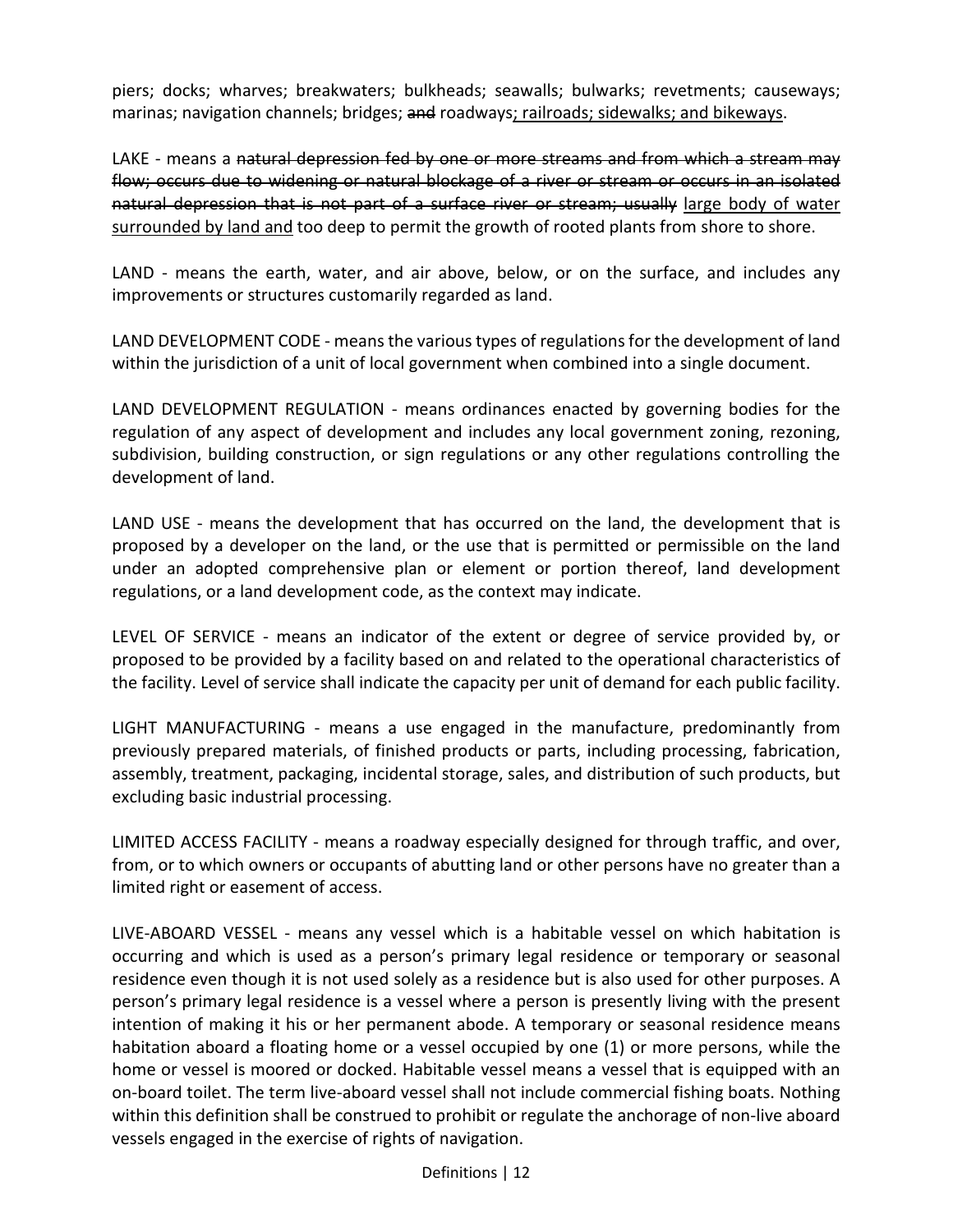LOCAL AREA OF PARTICULAR CONCERN - means an area designated on the Natural Resource Map Series of the Broward County Land Use Plan which has been declared to be culturally or environmentally sensitive. Those areas are subject to environmental impact report provisions of the Broward County Land Development Code and/or the criteria for Local Areas of Particular Concern are contained in the Implementation Requirements and Procedures Section of this Plan.

LOCAL GOVERNMENT - means a unit of government or any officially designated public agency or authority of a unit of government with less than statewide jurisdiction, or any officially designated public agency or authority of such a government. The term includes a county, an incorporated municipality, a consolidated city-county government, a metropolitan planning organization, an expressway or transportation authority, a turnpike project, a regional planning council, or a school board or other special district.

LOCAL PLANNING AGENCY - means the agency designated to prepare the comprehensive plan required by Chapter 163, Florida Statutes.

LOCAL ROAD - means a roadway providing service which is of relatively low traffic volume, short average trip length or minimal through traffic movements, and high volume land access for abutting property.

LOT - includes means a tract or parcel of land designated and identified as a single unit of area in a subdivision plat recorded in the Official Records of Broward County, Florida - means the least fractional part of subdivided lands having limited fixed boundaries, and an assigned number, letter, or other name through which it may be identified.

LOW INCOME FAMILIES - means "lower income families" as defined under the Section 8 Assisted Housing Program, or families whose annual income does not exceed 80 percent of the median income for the area. The term "families" includes "households."

LOW-INCOME PERSON - means one or more natural persons or a family, that has a total annual household income that does not exceed between 50 and 80 percent of the area median income for households as defined by the most recent Housing and Urban Development data for Broward County and as adjusted for household size.

MAJOR TRIP GENERATORS OR ATTRACTORS - means concentrated areas of intense land use or activity that produces or attracts a significant number of local trip ends.

MANUFACTURED HOUSING HOME - means prefabricated houses that are constructed in a factory and then assembled at the building site in modular sections a home built in the controlled environment of a manufacturing plant and transported in one (1) or more sections on a permanent chassis. Each section bears a red U.S. Department of Housing and Urban Development label certifying that it is built in compliance with the Federal Manufactured Home Construction and Safety Standards.

MARINE HABITAT - means areas where living marine resources naturally occur, such as mangroves, seagrass beds, algae beds, salt marshes, transitional wetlands, marine wetlands, rocky shore communities, hard bottom communities, oyster bars or flats, mud flats, coral reefs,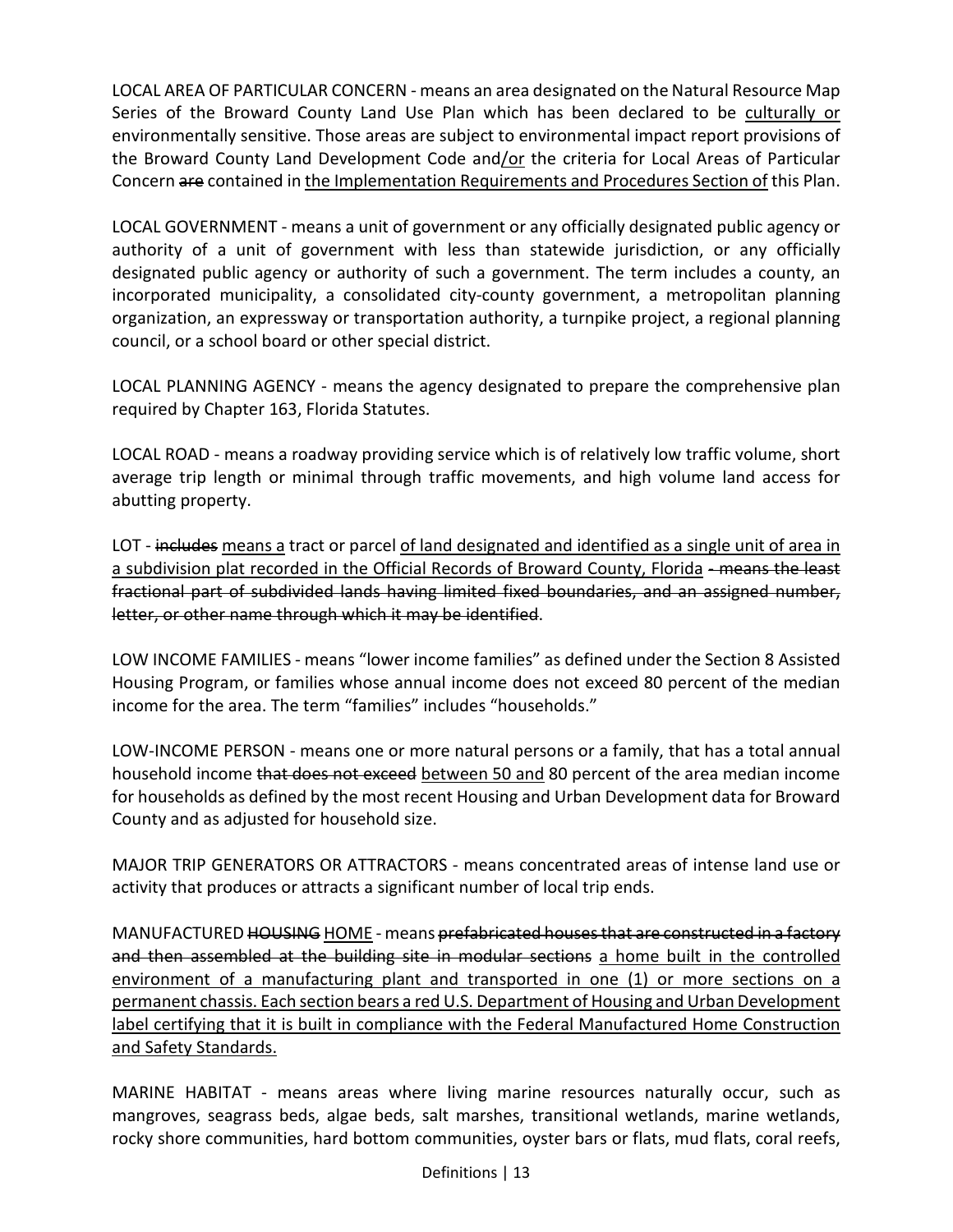worm reefs, artificial reefs, offshore springs, nearshore mineral deposits, and offshore sand deposits.

MARINE RESOURCES - means living oceanic or estuarine plants or animals, such as mangroves, seagrasses, algae, coral reefs, and living marine habitat; fish, shellfish, crustacea and fisheries; and sea turtles and marine mammals.

MARINE WETLANDS - means areas with a water regime determined primarily by tides and the dominant vegetation is salt tolerant plant species that have adapted to survive and reproduce in the marine environment including those species listed in Subsection 17-4.02(17), Florida Administrative Code, "Submerged Marine Species."

MASS TRANSIT - means passenger services provided by public, private or non-profit entities such as the following surface transit modes: commuter rail, rail rapid transit, light rail transit, light guideway transit, express bus, and local fixed route bus.

MEAN HIGH WATER - means the average height of the high waters over a 19-year period. For shorter periods of observation, "mean high water" means the average height of the high waters after corrections are applied to eliminate known variations and to reduce the result to the equivalent of a mean 19-year value.

MEAN HIGH WATER LINE - means the intersection of the tidal plane of mean high water with the shore.

MEAN LOW WATER - means the average height of the low waters over a 19-year period. For shorter periods of observation, "mean low water" means the average height of low waters after corrections are applied to eliminate known variations and to reduce the result to the equivalent of mean 19-year value.

MEAN LOW WATER LINE - means the intersection of the tidal plane of mean low water with the shore.

MINERALS - means all solid minerals, including, but not limited to, clay, gravel, phosphate rock, lime, shells (excluding live shellfish), stone, sand, heavy minerals, and any rare earths which have heretofore been discovered or may be discovered in the future, which are contained in the soils or waters of the state.

MINING - means the removal extraction of minerals from their site solely for commercial purposes which may include crushing, batching, mixing and forming of mined materials found in natural deposits on or in the earth from their location so as to make them suitable for commercial, industrial, or construction use.

MIXED-USE - means a development pattern on a single unified site that allows a mix of residential uses with compatible non-residential uses, such as but not limited to, office, service, retail, entertainment, and food/beverage, designed in a pedestrian-oriented environment. The development pattern may be vertical, accommodating multiple principle uses within a single building, or horizontal, with single use buildings adjacent to each other.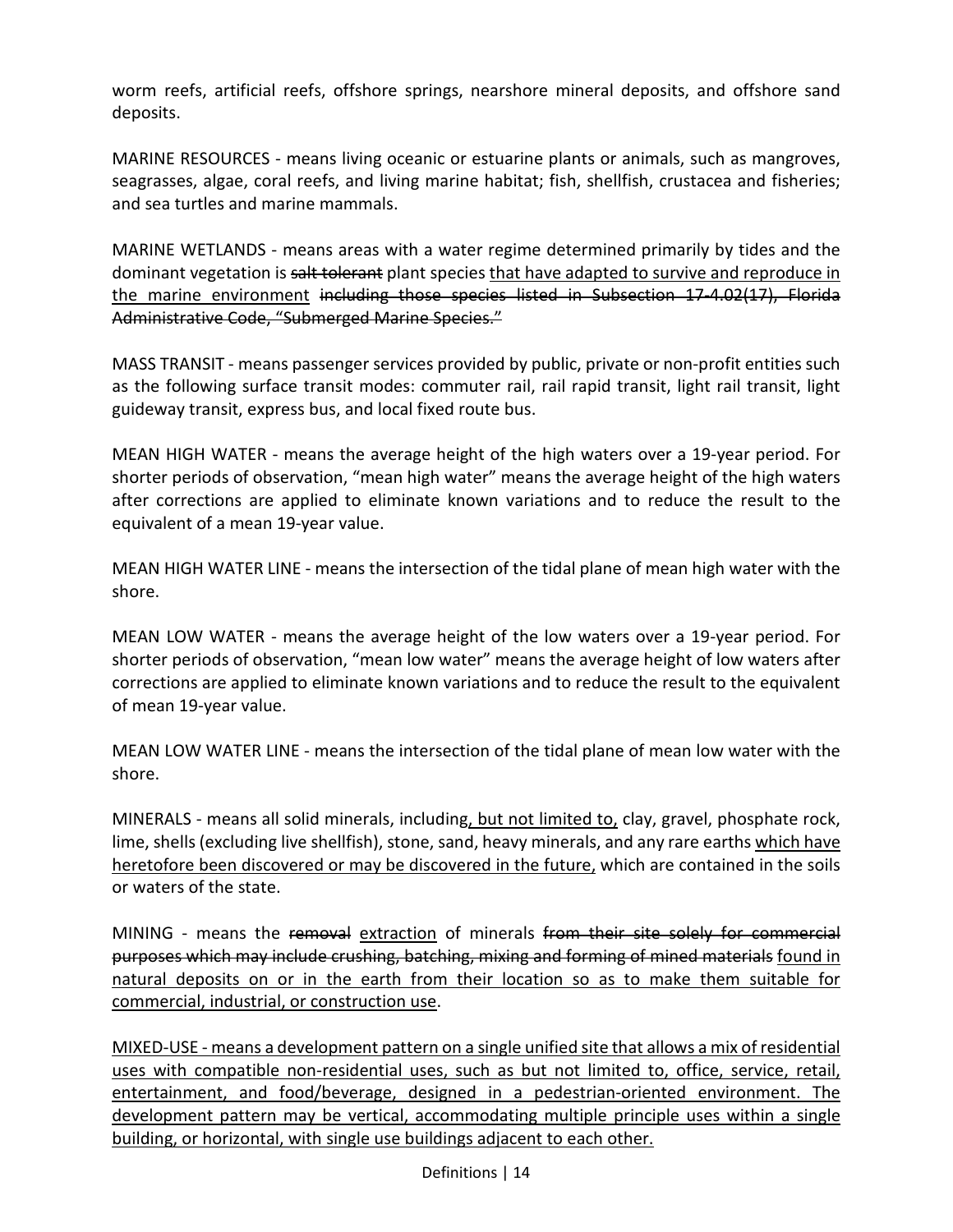MOBILE HOME - means a structure, transportable in one or more sections, which, in the traveling mode, is eight (8) body feet or more in width, and which is built on a metal frame an integral chassis and designed to be used as a dwelling with or without a permanent foundation when connected to the required utilities, and includes the plumbing, heating, air conditioning and electrical systems contained herein. If fabricated after June 15, 1976, each section bears a U.S. Department of Housing and Urban Development label certifying that it is built in compliance with the federal Manufactured Home Construction and Safety Standards.

MODERATE-INCOME PERSON - means one or more natural persons or a family, that has a total annual household income that does not exceed between 80 and 120 percent of the area median income for households as defined by the most recent Housing and Urban Development data for Broward County and as adjusted for household size.

MODULAR HOME – means a home built in the controlled environment of a manufacturing plant, transported to a building site and professionally assembled on a permanent foundation. Modular homes meet or exceed local building code standards.

MUNICIPALITY - means any incorporated city, town, or village.

NATURAL RESERVATIONS - means areas designated for conservation purposes, and operated by contractual agreement with or managed by a federal, state, regional or local government or nonprofit agency such as: national parks, state parks, lands purchased under the Save Our Coast, Conservation and Recreation Lands or Save Our Rivers programs, sanctuaries, preserves, monuments, archaeological sites, historic sites, wildlife management areas, national seashores, and Outstanding Florida Waters. This definition does not include privately owned land managed by a state agency on either a voluntary or a short-term contractual basis.

NATURAL RESOURCES - means those natural resources identified in Section 9J-5.006(4)(b) Florida Administrative Code: water, existing and planned water wells and cones of influence; water recharge areas; beaches and shores, including estuarine systems; rivers, bays, lakes, floodplains, springs, groundwaters and harbors; wetlands; minerals and soils; forests; wildlife; fisheries; marine habitat; and air.

NEIGHBORHOOD PARK - means a park which serves the population of a neighborhood and is generally accessible by bicycle or pedestrian ways.

NET SITE AREA - means the entire acreage of the site located inside the parcel boundary.

OCEAN WATERS - means waters of the Atlantic Ocean, Gulf of Mexico, or Straits of Florida, but does not include excluding estuaries, bays, lagoons, or harbors.

OPEN SPACES - means undeveloped lands suitable for passive recreation or conservation uses.

PARCEL OF LAND - means any quantity of land capable of being described with such definiteness that its location and boundaries may be established, which is designated by its owner or developer as land to be used or developed as a unit or which has been used or developed as a unit.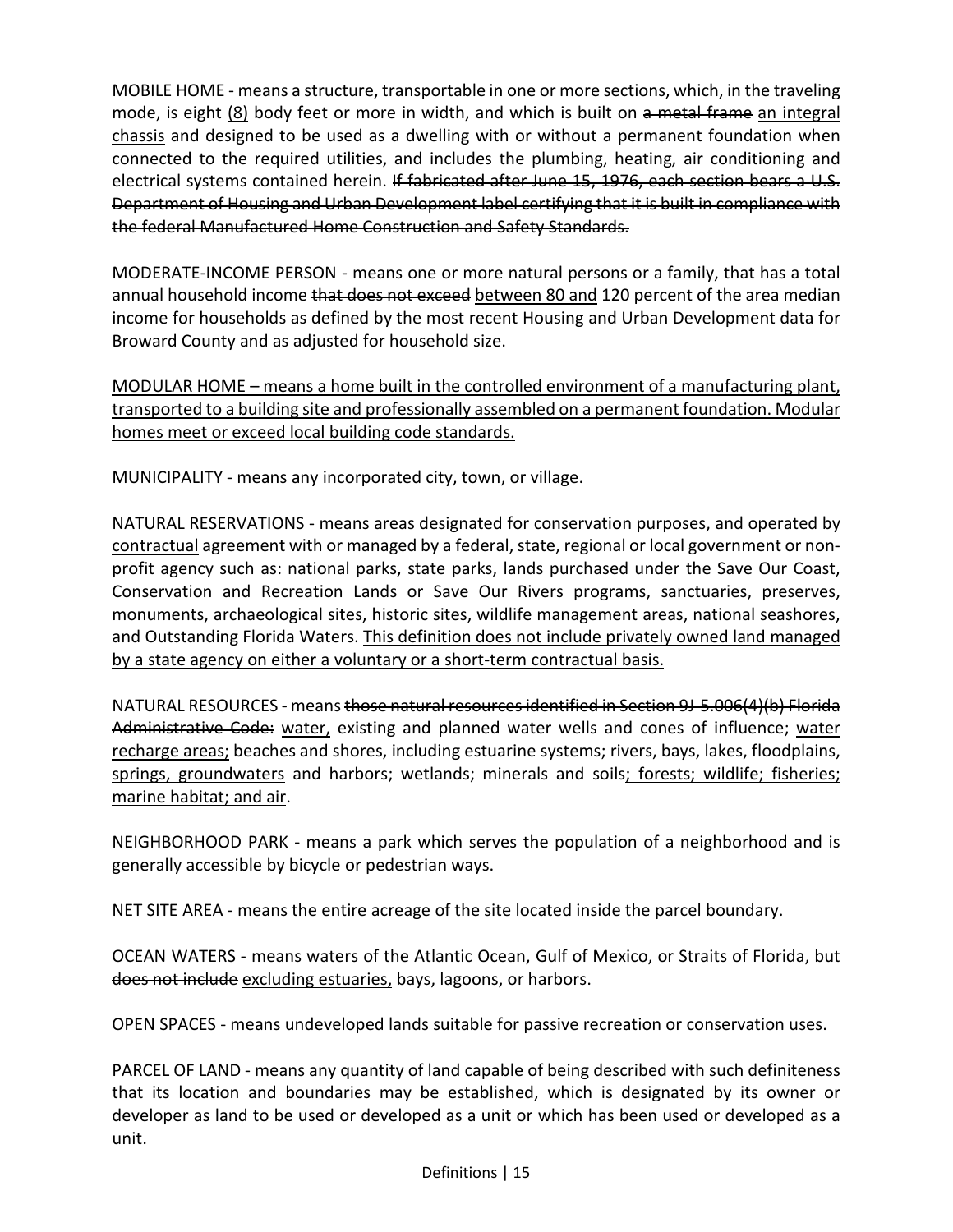PARK - means a community or regional park public or private area of land, with or without buildings, primarily used for active or passive recreational purposes.

PERSON - means an individual, corporation, governmental agency, business trust, estate, trust, partnership, association, two or more persons having a joint or common interest, or any other legal entity.

PHASE 1 ENVIRONMENTAL ASSESSMENT - means a thorough evaluation of the present and past uses and environmental condition of a property. It includes a database search, review of property history, site inspection, interviews and comprehensive report (no collection of physical samples).

PHASE 2 ENVIRONMENTAL ASSESSMENT – means a thorough evaluation and report of the present environmental condition of a property based on physical samples used for various evaluations. This may include evaluation of soil, ground water, underground tanks, and material samples that can be used to check for asbestos, lead, hazardous chemicals and biological agents, such as bird droppings, mold and bacteria.

PLANNING COUNCIL - means the Broward County Planning Council per Article VIII of the Charter of Broward County, Florida.

PLAT - means a map or delineated representation of the subdivision of lands, being a complete exact representation of the subdivision and other information in compliance with the requirements of all applicable sections of this chapter the Broward County Land Development Code and of any local ordinances, and may include the terms "replat," "amended Plat," or "revised Plat."

POLICY - means the way in which programs and activities are conducted to achieve an identified goal.

POLLUTION - is means the presence in the outdoor atmosphere, ground or water of any substances, contaminants, noise, or man-made or man-induced alteration of the chemical, physical, biological, or radiological integrity of air or water, in quantities or at levels which are or may be potentially harmful or injurious to human health or welfare, animal or plant life, or property, or unreasonably interfere with the enjoyment of life or property.

POND - means a small, quiet body of standing water, usually sufficiently shallow to permit the potential growth of rooted plants from shore to shore.

PORT FACILITY - means harbor or shipping improvements used predominantly for commercial purposes including channels, turning basins, jetties, breakwaters, landings, wharves, docks, markets, structures, buildings, piers, storage facilities, plazas, anchorages, utilities, bridges, tunnels, roads, causeways, and all other property or facilities necessary or useful in connection with commercial shipping.

POTABLE WATER FACILITIES - means a system of structures designed to collect, treat, or distribute potable water, and includes water wells, treatment plants, reservoirs, and distribution mains.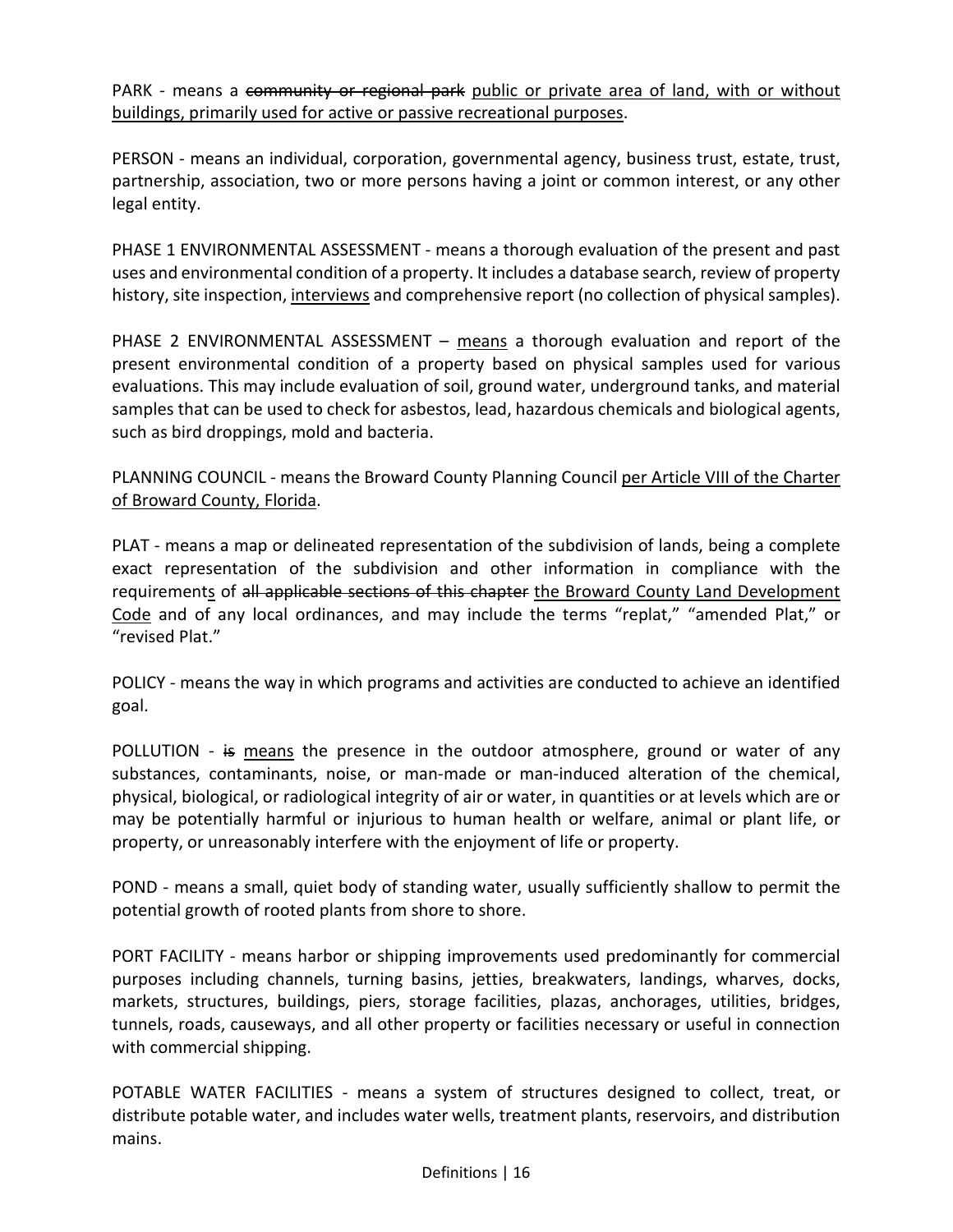PRINCIPAL BUILDING - means a building which is occupied by, or devoted to, a principal use or an addition to an existing principal building which is larger than the original existing building. In determining whether a building is of primary importance, the use of the entire parcel shall be considered. There may be more than one principal building on a parcel.

PRINCIPAL USE - means the primary or main use of a parcel of land as distinguished from an ancillary or accessory use. There may be more than one principal or main use on a parcel of land.

PUBLIC ACCESS - means the ability of the public to physically reach, enter or use recreation sites including beaches and shores.

PUBLIC FACILITIES - means major capital improvements, including, but not limited to, transportation, sanitary sewer, solid waste, drainage, potable water, educational, parks and recreational, and health systems and facilities.

PUBLIC NOTICE OR DUE PUBLIC NOTICE as used in connection with the phrase "public hearing" or "hearing to be held after due public notice" - means publication of notice of the time, place, and purpose of such hearing in a newspaper of general circulation in the area not less than 7 days prior to the date of the hearing.

PUBLIC RECREATION SITES - means sites owned or leased on a long-term basis by a federal, state, regional or local government agency for purposes of recreational use.

PUBLIC UTILITY - includes any public or private utility, such as, but not limited to, storm drainage, sanitary sewers, electric power, water service, gas service, or telephone line, whether underground or overhead.

RECERTIFICATION - means a local land use plan which has previously been certified by the Broward County Planning Council, but because of amendments, decertification, or amendments to the Broward County Land Use Plan, is no longer in conformity, and must be recertified by the Broward County Planning Council as being in substantial conformity with the Broward County Land Use Plan.

RECREATION - means the pursuit of leisure time activities occurring in an indoor or outdoor setting.

RECREATION FACILITY - means a component of a recreation site used by the public such as a trail, court, athletic field or swimming pool.

RECREATIONAL USES - means activities within areas where recreation occurs.

RECREATIONAL VEHICLE PARK - means a place set aside and offered by a person or public body, for either direct or indirect remuneration of the owners, lessor or operator of such place, for the parking and accommodation of six or more recreational vehicles (as defined in Section 320.01(1)(b), Florida Statutes) or tents utilized for sleeping or eating; and the term also includes buildings and sites set aside for group camping and similar recreational facilities.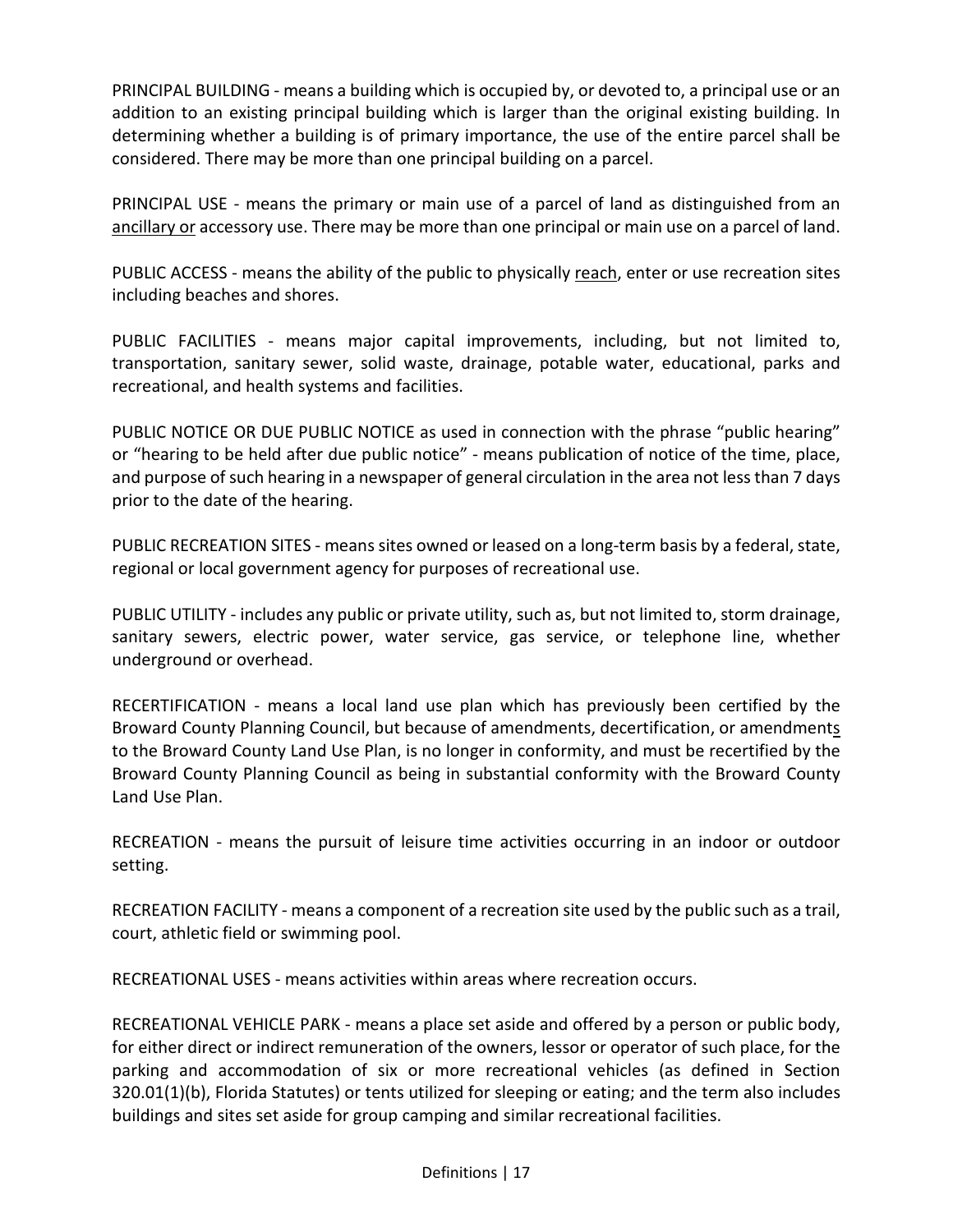REDEVELOPMENT UNITS - means additional permitted dwelling units equal to three percent (3%) of the total number of dwelling units as established by the adoption of the 2017 BrowardNext - Broward County Land Use Plan.

REGIONAL PARK - means acreage listed as described in the "Community and Regional Parks" subsection of the Plan Implementation Requirements and Procedures Section of the Broward County Land Use Plan that is utilized by the Broward County Board of County Commissioners to meet the regional level parks requirement of the Broward County Land Use Plan.

REGIONAL TRANSPORTATION NETWORK - means the facilities contained within the Broward Metropolitan Planning Organization's adopted long range Highway Network plan and roadway capacity tables, except for those roads functionally classified as city collector roads, but not excluding other modes and networks such as corridors, transit, greenways and freight.

REGIONAL SHOPPING CENTER - means a shopping center which typically ranges from approximately 300,000 square feet to 1,000,000 square feet or more of gross leasable area and provides a full range of shopping goods, general merchandise, apparel, furniture and home furnishings. Such center is usually built around a full-line department store as the major drawing power. Regional shopping centers are approximately 30 acres in size or larger and generally require a minimum market support population in excess of 150,000 people and a trade area extending 10 to 15 miles or more modified by such factors as competitive facilities and travel time over access highways.

REMNANT NATURAL RIVER - means a naturally occurring watercourse or riverine system, or a portion or segment thereof, whose channel has remained unaltered over time as evidenced by historical surveys or other appropriate documentation. Examples of remnant natural rivers in Broward County include portions of the following: South Fork of the Middle River, North Fork of the New River, New River, Tarpon Creek, South Fork of the New River and Whiskey Creek.

REPETITIVE LOSS PROPERTY - means any insurable property for which two or more claims of more than \$1,000 were paid by the National Flood Insurance Program (NFIP) within any rolling tenyear period, since 1978.

RESIDENT POPULATION - means inhabitants counted in the same manner utilized by the United States Bureau of the Census, in the category of total population. Resident population does not include seasonal population.

RESIDENTIAL USES - means activities within land areas used predominantly for housing.

RESEARCH LABORATORY - means an establishment or other facility for carrying on investigation in the natural, physical, or social sciences, which may include engineering and product development.

RIGHT-OF-WAY - means land dedicated, deeded, used, or to be used for a street, alley, walkway, boulevard, drainage facility, access or ingress and egress, or other purpose by the public, certain designated individuals, or governing bodies in which the state of Florida, the Florida Department of Transportation, Broward County, or a municipality owns the fee or has an easement devoted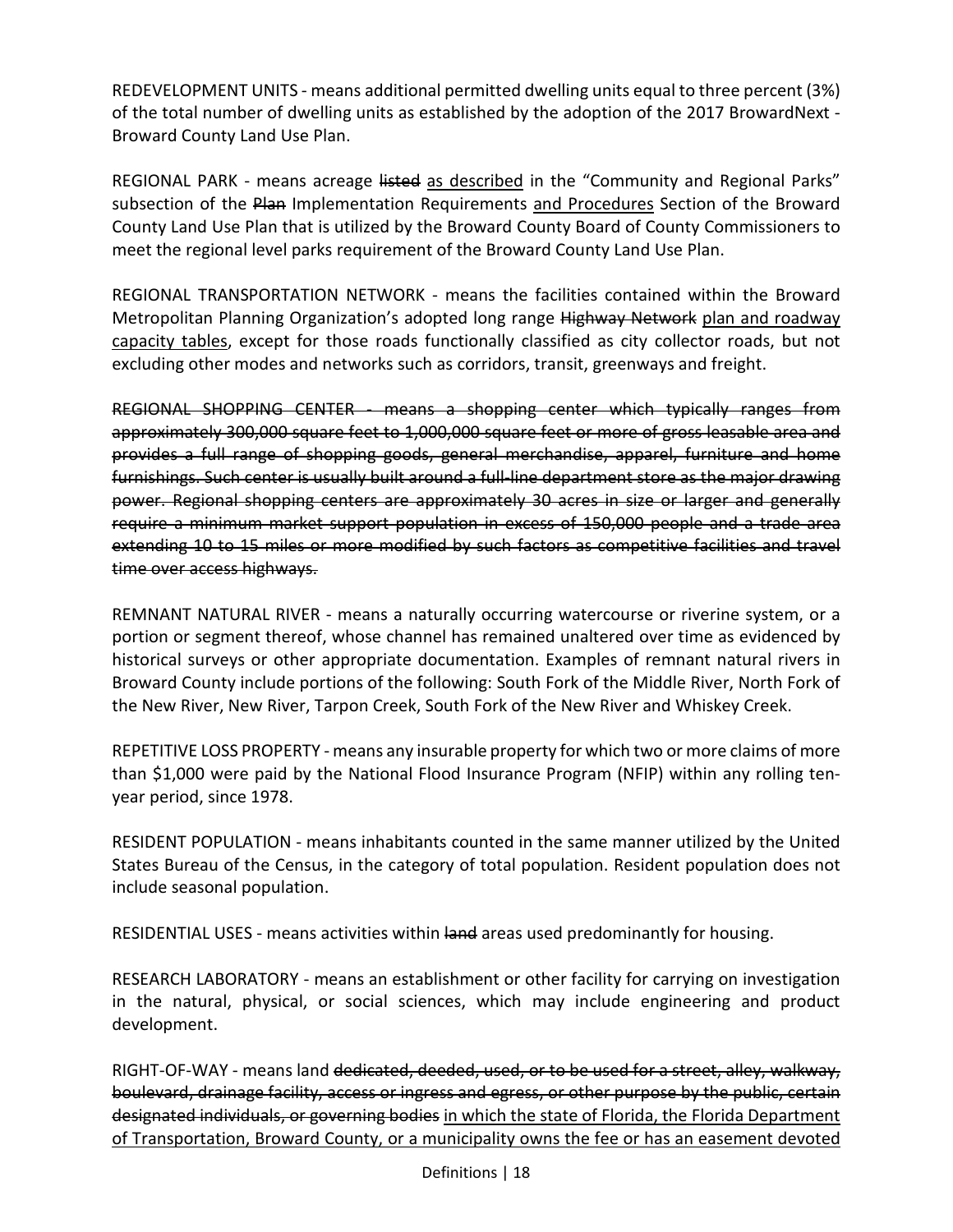to or required for use as a transportation facility, including but not limited to streets, sidewalks, bike paths, alleys and public utility infrastructure.

ROADWAY CAPACITY - means the maximum volume of traffic which can be accommodated on a roadway at a given level of service sustainable flow rate at which persons or vehicles can reasonably be expected to traverse a point or a uniform section of roadway during a given time period under prevailing conditions.

ROADWAY FUNCTIONAL CLASSIFICATION - means the assignment of roads into categories systems according to the character of service they provide in relation to the total road network using procedures developed by the Federal Highway Administration. Basic functional categories in both urban and rural forms include limited access facilities, principal arterial roads, minor arterial roads, and collector roads and local roads. Principal arterial roads include three (3) subcategories: Interstate, Other Freeways & Expressways (OF&E) and Other Principal Arterial (OPA). Collector roads are subcategorized into major and minor levels. which may be subcategorized into principal, major or minor levels. Those levels may be further grouped into urban and rural categories.

RURAL CHARACTER - means an area that is characterized by natural, agricultural, equestrian, pastoral or rustic uses.

RURAL PURPOSES - means that the use of a sparsely developed area of land is primarily used as a resource for agricultural, horticultural, equestrian, managed forests or mining uses purposes, or maintained in a natural state as wetlands, fields or forests.

SALTWATER MARSH - means a wetland having saline (including brackish) soils with 40 percent or less cover by woody plants and 25 percent or more cover by terrestrial herbs that is occasionally or regularly flooded by brackish or saline water (e.g., smooth cordgrass marshes).

SALTWATER SWAMP - means a wetland having saline (including brackish) soils with 40 percent or more cover by woody plants and occasionally or regularly flooded by brackish or saline water (e.g., mangrove swamps).

SANITARY SEWER FACILITIES - means structures or systems designed for the collection, transmission, treatment, or disposal of sewage and includes trunk mains, interceptors, treatment plants and disposal systems.

SEASONAL POPULATION - means part-time inhabitants who utilize, or may be expected to utilize, public facilities or services, but are not residents. Seasonal population shall include tourists, migrant farmworkers, and other short-term and long-term visitors.

SEPTIC TANK - means an on-site sewage disposal system, consisting of a watertight receptacle constructed to promote separation of solid and liquid components of wastewater, to provide limited digestion of organic matter, to store solids, and to allow clarified liquid to discharge for further treatment and disposal in a soil absorption system.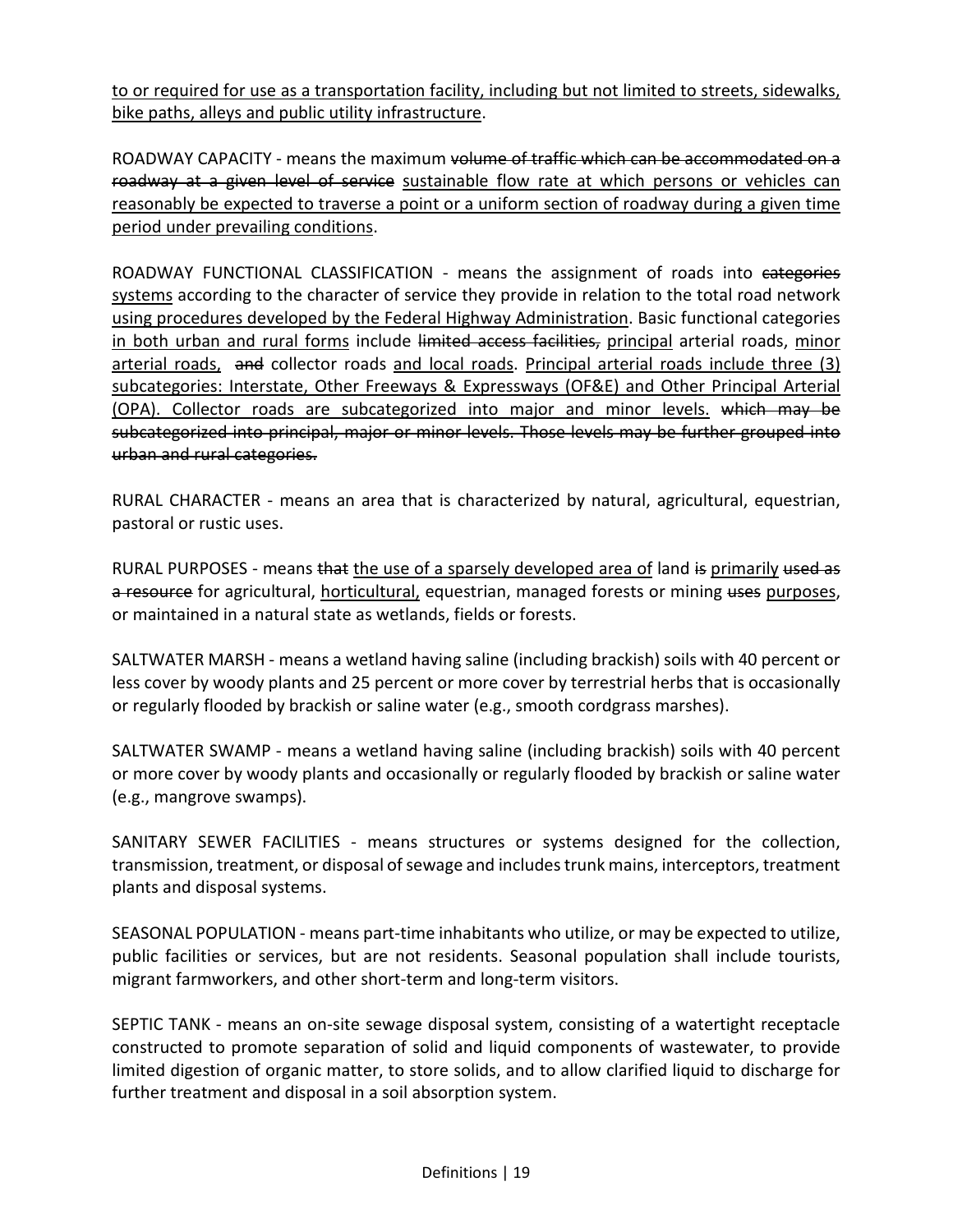SEVERLY COST BURDENED – means the extent to which housing costs, including utility costs, exceed 50 percent of income, based on data available from the U.S. Census Bureau.

SHORELINE OR SHORE - means the interface of land and water intersection of a specified plane of water with the beach and, as used in the coastal management element requirements, is limited to oceanic and estuarine interfaces.

SOLID WASTE - means sludge from a waste treatment works, water supply treatment plant, or air pollution control facility or garbage, rubbish, refuse, or other discarded material, including solid, liquid, semisolid, or contained gaseous material resulting from domestic, industrial, commercial, mining, agricultural, or governmental operations.

SOLID WASTE FACILITIES - means lands, structures or systems designed for the treatment, storage, collection, processing or disposal of solid wastes, including hazardous wastes, and includes transfer stations, processing plants, recycling plants, and disposal systems.

SOLID WASTE PROCESSING PLANT - means a facility for incineration, resource recovery, or recycling of solid waste prior to its final disposal.

STATE COMPREHENSIVE PLAN - means the goals and policies contained within the state comprehensive plan, Section 187.201, Florida Statutes.

STORMWATER - means the flow of water which results from a rainfall event.

STREET - includes any access way such as a street, road, lane, highway, avenue, boulevard, alley, parkway, viaduct, circle, court, terrace, place, or cul-de-sac, and also includes all of the land lying between the right-of-way lines as delineated on a plat showing such streets, whether improved or unimproved, but shall not include those access ways such as easements and rights of-way intended solely for limited utility purposes, such as for electric power lines, gas lines, telephone lines, water lines, drainage and sanitary sewers, and easements of ingress and egress.

STRUCTURE - means anything constructed, installed or portable, the use of which requires a location on a parcel of land. It includes a movable structure while it is located on land which can be used for housing, business, commercial, agricultural, or office purposes either temporarily or permanently. "Structure" also includes fences, billboards, swimming pools, poles, pipelines, transmission lines, tracks, and advertising freestanding signs.

STUDIO HOUSING UNIT - also known as a studio flat, means a self-contained apartment, or efficiency apartment, a studio housing unit is a small apartment which combines living room, bedroom, and kitchenette into a single room.

SUBDIVISION - means the platting of real property into two or more lots, parcels, tracts, tiers, blocks, sites, units, or any other division of land; and includes establishment of new streets and alleys, additions, and resubdivisions; and, when appropriate to the context, relates to the process of subdividing or to the lands or area subdivided.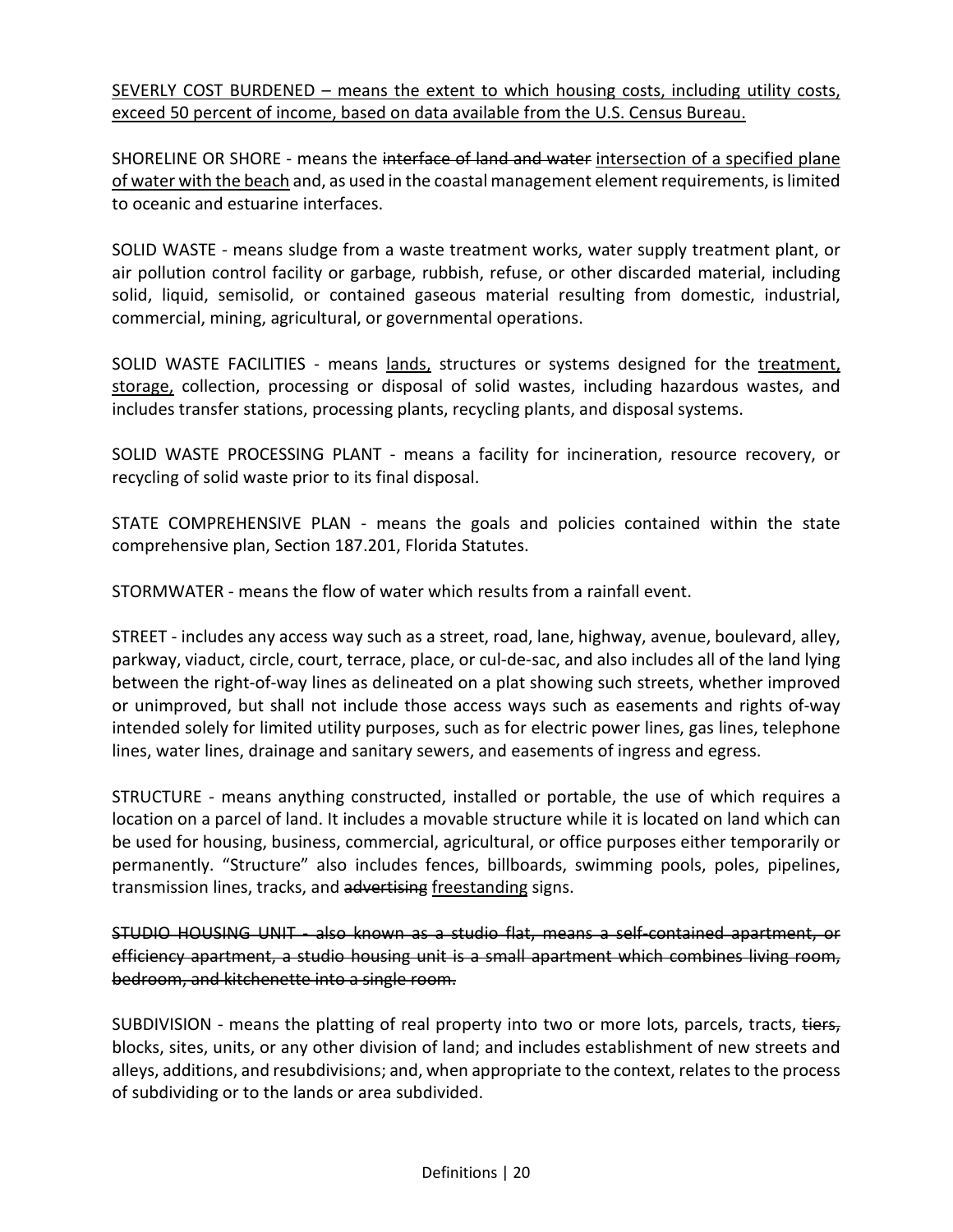SUBSTANTIAL CONFORMITY - refers to the Broward County Charter requirement contained in Article VIII, Section 8.05 D & E that local governmental future land use plans shall be materially and pertinently compatible with and further the Broward County Land Use Plan in order to be certified or recertified.

SURFACE WATERS - means lakes or ponds excavated to generate fill material for a development and/or to provide recreational and aesthetic amenities. Other Publicly owned waters upon the surface of the earth, whether contained in bounds created naturally or artificially or diffused. $<sub>z</sub>$ </sub> including water from natural springs, is defined as "lake," "pond" or "stream."

THREATENED SPECIES - means any species of fish and wildlife naturally occurring in Florida which may not be in immediate danger of extinction, but which exists in such small populations as to become endangered if it is subjected to increased stress as a result of further modification to its environment.

TIDALLY-INFLUENCED AREAS – means a waterway with water level changes in response to the daily tide.

TIDE - means the periodic rising and falling of the waters of the earth that result from the gravitational attraction of the moon and the sun acting upon the rotating earth.

TIME-SHARE PERIOD - means that period of time when a purchaser of a time-share plan is entitled to the possession and use of the accommodations or facilities, or both, of a time-share plan.

TIME-SHARE PLAN - means any arrangement, plan, scheme, or similar device, other than an exchange program, whether by membership, agreement, tenancy in common, sale, lease, deed, rental agreement, license, or right-to-use agreement or by any other means, whereby a purchaser, in exchange for a consideration, receives ownership rights in or a right to use accommodations or facilities, or both, for a period of time less than a full year during any given year, but not necessarily for consecutive years and which extends for a period of more than 3 years.

TIME-SHARE PROPERTY - means one or more time-share units subject to the same time-share instrument, together with any other property or rights to property appurtenant to those units.

TIME-SHARE UNIT - means an accommodation of a time-share plan which is divided into timeshare periods.

TOURIST UNIT – means a house, an apartment, a group of rooms or a single room occupied or intended for occupancy as a separate living quarter which is licensed, or intended for license as a "hotel,"  $er$  "motel," "bed and breakfast," "timeshare" or "vacation rental" by the State Department of Business and Professional Regulation, Division of Hotels and Restaurants.

TRANSFER OF DEVELOPMENT RIGHTS - means a voluntary market based technique which seeks to preserve landowners' asset value by moving the right to build from a location where development is discouraged (e.g., for environmental reasons) to a location where development is encouraged program that can relocate potential development from areas where proposed land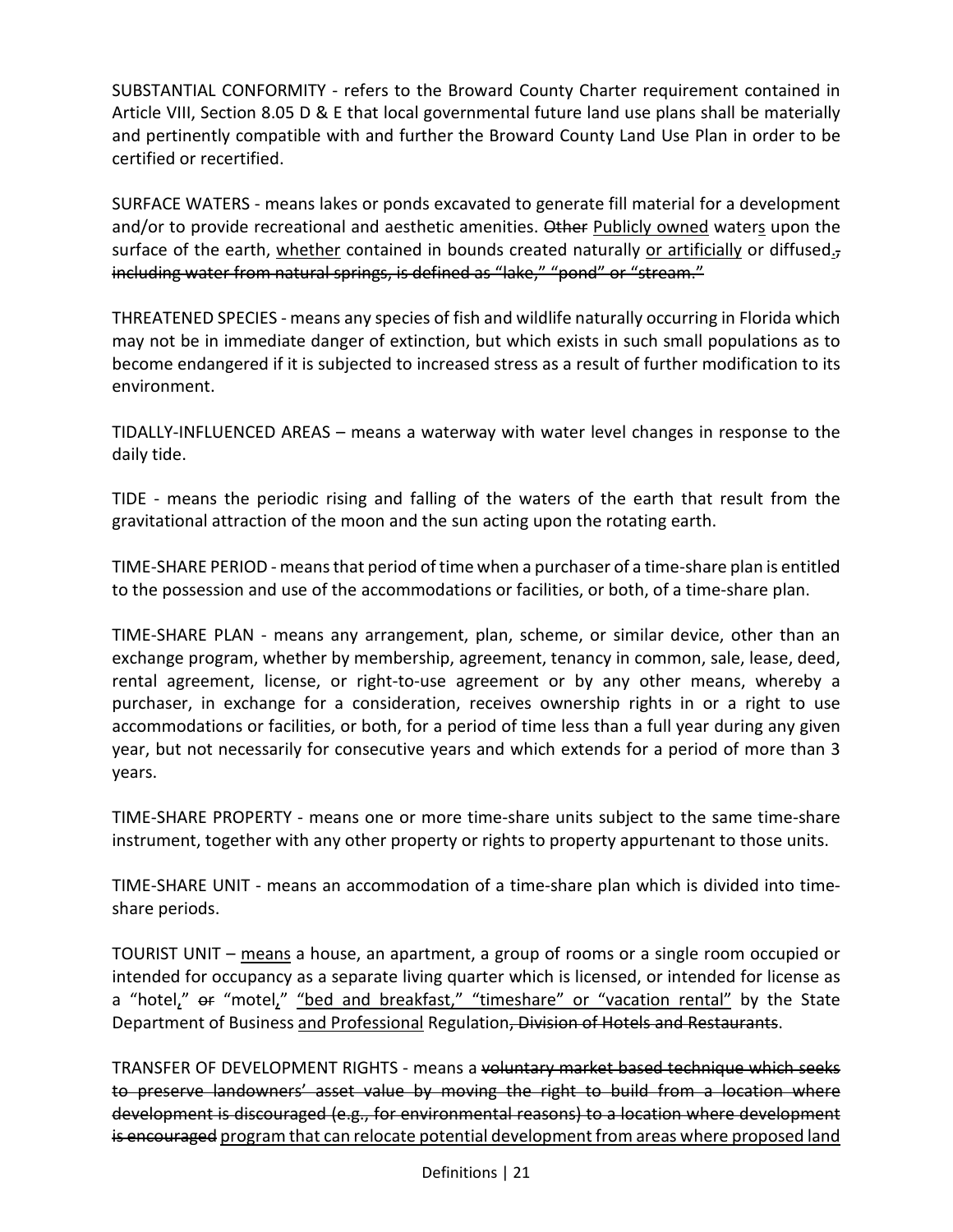use or environmental impacts are considered undesirable (the "donor" site) to another ("receiver") site chosen on the basis of its ability to accommodate additional units of development beyond that for which it was zoned, with minimal environmental, social, and aesthetic impacts.

URBAN AGRICULTURE - means urban agriculture or urban farming is the practice of cultivating, processing, and distributing food in or around a village, town, or city means the production of fruits and vegetables, raising of animals, and cultivation of fish for local sale and consumption. Urban agriculture can also involve home vegetable gardens, community gardens, hydroponics, community supported agriculture, fish farming, farm to school, farmer's markets, animal husbandry, aquaculture, agroforestry, and urban beekeeping, and horticulture. It does not include marijuana cultivation.

URBAN CHARACTER - means an area used intensively for residential, urban recreational or conservation parklands, commercial, industrial, institutional, or governmental purposes or an area undergoing development for any of these purposes.

VERY LOW-INCOME PERSON - means one or more natural persons or a family, that has a total annual household income that does not exceed 50 percent of the area median income for households as defined by the most recent Housing and Urban Development data for Broward County and as adjusted for household size.

VESTED RIGHTS - means rights to undertake and complete the development and use of property which have so completely and definitely accrued to or settled in a person, which it is right and equitable that government should recognize and protect, as being lawful in themselves, and settled according to then current law.

WATER CONSERVATION AREA - means designated Conservation areas on the Future Broward County Land Use Plan Map (Series) including reserve water supply areas such as the 790 square miles of Broward County west of Levees 33, 35A, 36, L-37 and L-35 and includes the natural reservations.

WATER-DEPENDENT USES ACTIVITIES - means activities which can be conducted or carried out only on, in, over or adjacent to water areas because the use activity requires direct access to the water body or sovereign submerged lands for: waterborne transportation including ports or marinas; recreation; electrical generating facilities; or water supply, and where the use of the water body or sovereign submerged lands is an integral part of the activity.

WATER RECHARGE AREAS - means land or water areas through which groundwater is replenished.

WATER-RELATED USES - means activities which are not directly dependent upon access to a water body, but which provide goods and services that are directly associated with water dependent or waterway uses.